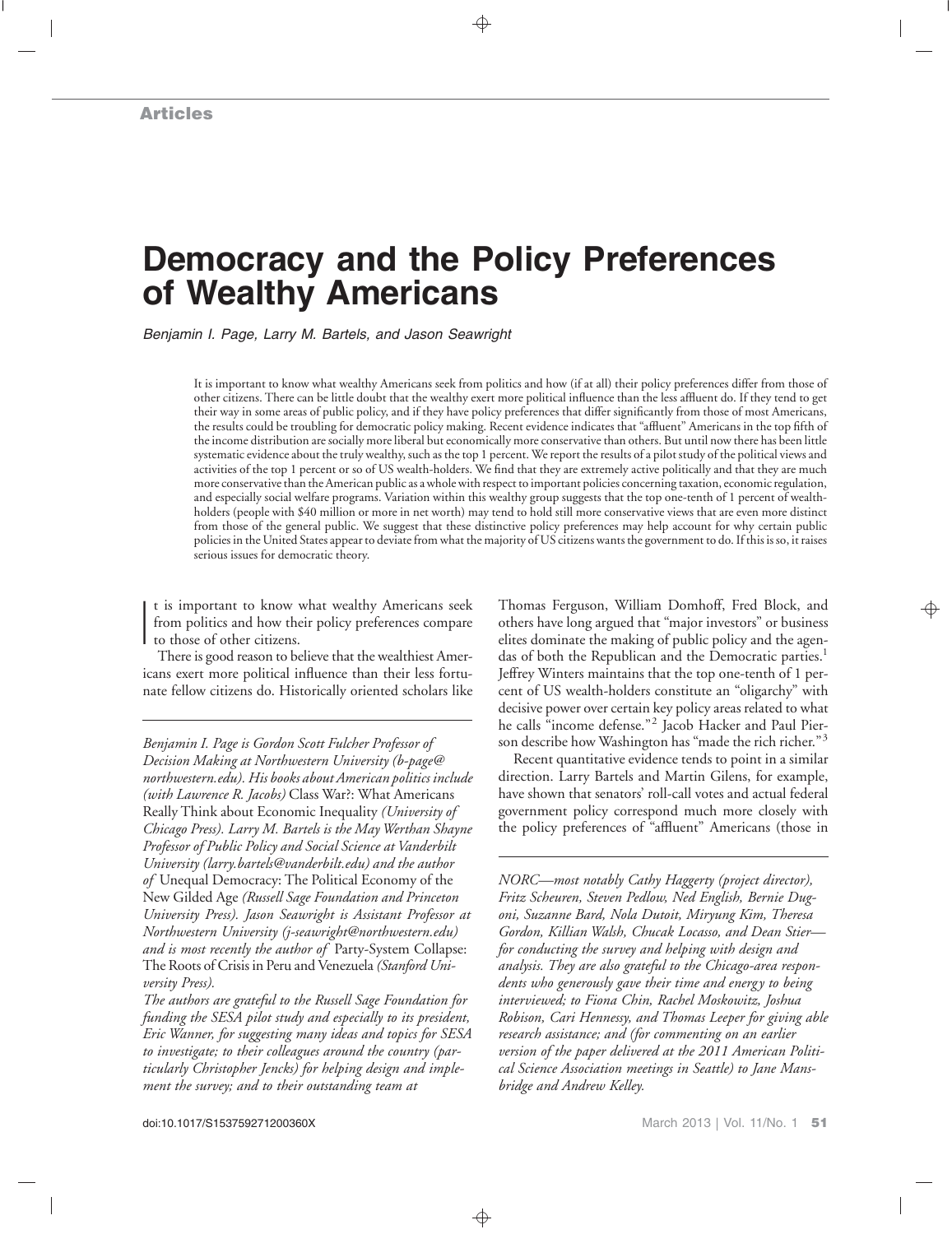the top third or top fifth of the income distribution) than with the preferences of low- or middle-income citizens.<sup>4</sup>

But the implications of unequal political influence depend heavily upon exactly what wealthy Americans actually want government to do. If—as Stuart Soroka and Christopher Wlezien have suggested—the policy preferences of the affluent were much the same as everyone else's, then their unequal influence would make little practical difference.<sup>5</sup> On the other hand, if the wealthy have very distinctive preferences that conflict with the interests of other citizens, their disproportionate influence would seem to create a serious problem for the working of democracy in the United States.

# **What Is Known**

Research to date has only offered hints about the policy preferences of truly wealthy Americans. Gilens, using hundreds of general-population surveys covering scores of different policy issues, has produced excellent evidence on "affluent" Americans: those in the top 20 percent or so of income earners.<sup>6</sup> Relatively affluent Americans tend to be more liberal than others on religious and moral issues, including abortion, gay rights, and prayer in school, but much more conservative than the non-affluent on issues of taxes, economic regulation, and social welfare.

Moving a bit higher on the income scale, to the top 4 percent or so, Benjamin Page and Cari Hennessy combining three unusual General Social Surveys from the 1970s—found a similar pattern, with particularly sharp differences between the affluent and other Americans concerning social issues and substantial differences on economic matters.<sup>7</sup>

But general-population surveys seldom provide usable subsamples of people at really high levels of income or wealth. By definition, a representative sample of 1500 members of the general public aims to include only a handful—15 or so—of individuals from the top 1 percent. Differential response rates tend to reduce the number actually interviewed even further. Nor is it feasible to combine wealthy respondents across surveys; because of "top coding" of incomes it is not generally possible to identify who they are. The wealthiest respondents are usually lumped into a broad, top-income category that includes 10 percent or more of the population. Within that group it is impossible to be sure who does and who does not belong in, say, the top 1 percent.

For systematic evidence on the policy preferences of really wealthy Americans—such as the top 1 percent or the top one-tenth of 1 percent of wealth-holders—it is necessary to design special surveys that explicitly target those groups. The Survey of Consumer Finances (SCF) does so admirably, but only includes questions about economic matters.8 A number of surveys based on "convenience samples" from wealthy neighborhoods, lists of bank clients, and the like have been conducted to study philanthropic behavior. But they tend to be very unrepresentative and have generally only investigated charitable giving.<sup>9</sup> There have been no scientific, representative surveys of the broader social and political attitudes and behavior of top US income earners or wealth holders.

Accordingly, we—together with an extensive set of collaborators around the country—have been working toward an original national Survey of Economically Successful Americans, or SESA.<sup>10</sup> Here we report some findings from a small but representative SESA pilot study, conducted in a single metropolitan area. We believe its results may be suggestive of patterns that apply more broadly.

# **Difficulties in Surveying the Wealthy, and the SESA Solution**

It is extremely difficult to identify and interview a representative sample of wealthy Americans.<sup>11</sup>

The first, and hardest, problem is identifying the population of wealthy households. If one had a comprehensive list of wealthy Americans it would be a simple matter to select a random sample of names from that list. But no such publicly available list exists. In the United States, income and wealth are highly private matters.

The most reliable lists of wealthy US households that we know of are produced by the Internal Revenue Service. The IRS estimates household wealth based on detailed income data from tax returns. It provides list samples of the wealthy—on a highly confidential basis—to the Federal Reserve Board in order to carry out the Survey of Consumer Finances (SCF). But this is done only because of the critical public purpose of the SCF, which is essential to making informed economic policy. These lists are not available to private researchers.<sup>1</sup>

We were compelled to pursue a different approach. Fortunately we have been able to work with NORC at the University of Chicago (formerly the National Opinion Research Center), which has had abundant experience interviewing wealthy Americans when conducting the SCF for the Federal Reserve. At the suggestion of a NORC sampling expert we turned to an imperfect but commercially available list: the Wealthfinder "rank A" list of roughly the top 4 percent of US wealth-holding households.<sup>13</sup>

Since the Wealthfinder "rank A" list is designed to help high-end businesses reach affluent consumers, not to conduct scientific research, it can tolerate substantial errors. (Not much money is wasted if a retailer mistakenly mails a few glossy catalogs to people who are not truly wealthy.) Still, by using two refinement strategies we were able to refine our sampling frame to zero in on the top 1 percent of wealth-holders. First, we selected only cases that met thresholds on several filter variables the best available household-level data on the incomes, home values, and income-producing assets of households. Second, we weighted our sample toward cases that overlap with a separate list of business executives,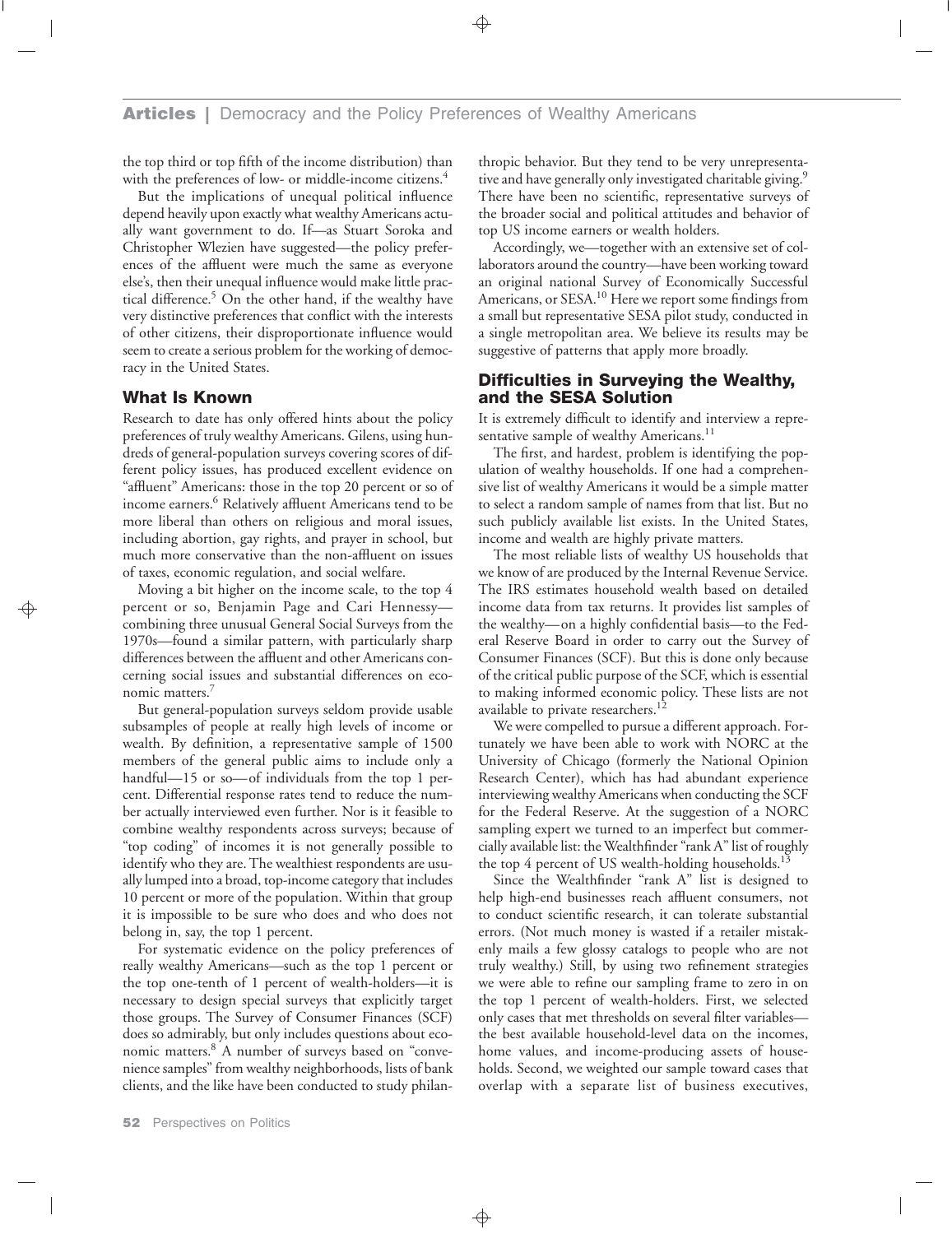Execureach, filtered to include only high-level executives of fairly large firms. These adjustments substantially increased the wealth levels within our sample, while minimizing the risk of excluding genuinely wealthy households. Using regression techniques, a sample drawn in this way can also be used to estimate attitudes and behavior of people in the top one-tenth of 1 percent of wealthholders, people who have roughly \$40 million or more each in net worth.

In 2011, NORC used this sampling frame to randomly draw representative samples of wealthy households from communities in the Chicago metropolitan area, including the city itself, affluent suburbs toward the west of the city, and the affluent North Shore. Chicagoland, of course, is not the whole United States. Wealthy people living in, say, Dallas, New York, or Silicon Valley may differ. But until a nation-wide SESA can be conducted, the Chicago area pilot study offers the best available window into what may be true elsewhere. The Chicago-area wealthy, if not perfectly typical, may at least tend to occupy a middle ground—not only geographically but in terms of political culture—between the extremes of the South and the two Coasts.

The pilot study as a whole yielded a total of 104 interviews. After a brief false start in the autumn of 2010, during winter and spring 2011 NORC interviewers used the refined sampling design (described above) to contact, win the cooperation of, and interview 83 Chicago-area respondents, who provided the data for most of the analyses reported here.<sup>14</sup>

The words "contact" and "win the cooperation of" conceal a world of difficulties inherent in studying the wealthy. It is extremely difficult to make personal contact with wealthy Americans. Most of them are very busy. Most zealously protect their privacy. They often surround themselves with professional gatekeepers whose job it is to fend off people like us. (One of our interviewers remarked that "even their gatekeepers have gatekeepers.") It can take months of intensive efforts, pestering staffers and pursuing potential respondents to multiple homes, businesses, and vacation spots, just to make contact.

Once personally contacted, a large fraction of our potential respondents agreed to cooperate with SESA. But cooperation cannot be taken for granted. Response rates among the wealthy are often abysmal. Our success resulted from special efforts. We employed highly talented and persuasive interviewers, several of whom had previously interviewed wealthy respondents for SCF. We made sure that our topics were of interest, asking questions about economic success and charitable contributions as well as public policy. We stressed the completely nonpartisan and scientific nature of the project, emphasizing the roles of Northwestern University and the University of Chicago and noting NORC's impeccable record of preserving confidentiality. And we kept our interviews fairly short; they

#### **Table 1 Distribution of wealth among SESA respondents**

| Wealth                  | $\%$ |
|-------------------------|------|
| 0-\$4.999.999           | 27   |
| \$5,000,000-9,999,999   | 37   |
| \$10,000,000-19,999,999 | 14   |
| \$20,000,000-39,999,999 | 14   |
| $$40,000,000+$          | 8    |

Notes: Mean wealth = \$14,006,338; median = \$7,500,000.

 $N = 83$ , refined sample. The 12 cases (14%) with missing values are omitted.

could be completed in 45 minutes, if respondents did not volunteer extra comments

Our overall "response rate," in the most demanding sense—that is, the proportion of eligible, sampled potential respondents that actually completed interviews—was 37 percent, a remarkably high figure for this sort of very elite population.15 Most of our respondents fell into or near the top 1 percent of US wealth-holders.<sup>16</sup> Their average (mean) wealth was \$14,006,338; the median was \$7,500,000. (For the distribution of respondents by wealth category, refer to Table 1.) To give a further idea of their economic standing: respondents' average *income* was  $$1,040,140$ . About one third of them  $(32.4 \text{ percent})$ reported incomes of \$1,000,000 or more.

We offered all respondents a choice of survey modes. The default option was a face-to-face, in-person interview at home or any other place and time of their choosing. But most respondents (89 percent) preferred to be interviewed by telephone—usually at their place of business—so that they could break off if necessary and resume later. In the general public, differences in survey modes can sometimes have serious effects upon responses, but such mode effects do not appear to be a problem with highly opinionated and very articulate respondents like ours.<sup>17</sup>

Our questionnaire was designed to include many policy preference questions from surveys previously conducted with the general public, so that we could compare the responses of our wealthy respondents with those of other Americans. In order to explore possible mechanisms by which the wealthy may influence politics, we also asked several questions about their political activity.

# **Political Activity among the Wealthy**

Wealthy Americans tend to be highly active in politics, far more so than the typical citizen (refer to Table 2). Nearly all our respondents (99 percent) reported having voted in 2008, and many attended a campaign speech or meeting. A large majority (84 percent) said they pay attention to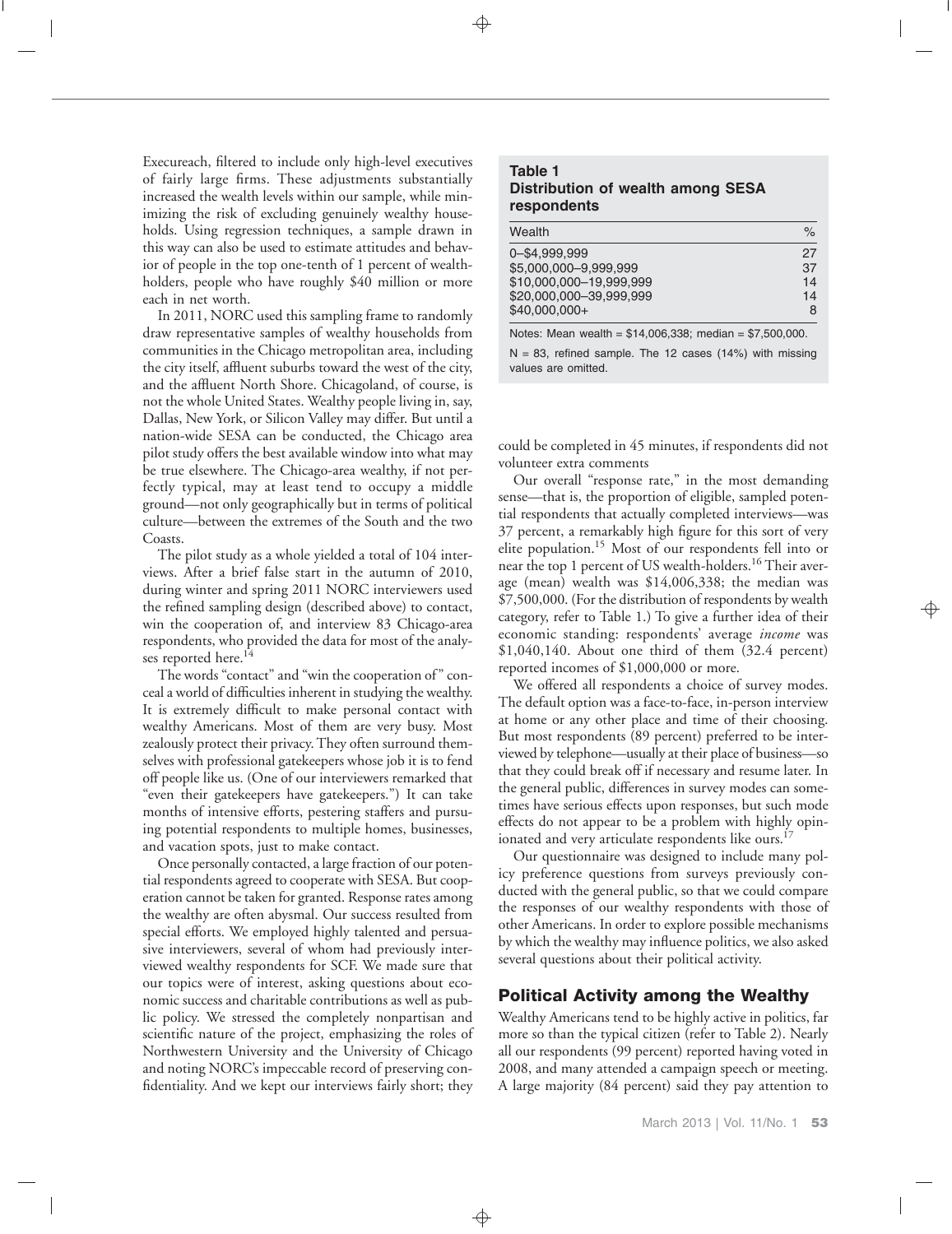| Activity                                                      | Percentage<br>(% )<br>Participating |  |
|---------------------------------------------------------------|-------------------------------------|--|
| Attend to politics "most of<br>the time"                      | 84%                                 |  |
| Talk politics (median)                                        | 5 days per week                     |  |
| Voted in 2008                                                 | 99%                                 |  |
| Attended political meetings,<br>rallies, speeches, or dinners | 41%                                 |  |
| Contributed money                                             | 68%                                 |  |
| Helped solicit or bundle<br>contributions                     | 21%                                 |  |

**Table 2**

politics "most of the time." Asked how many days of the week they talk politics, the median response was five days. (More than one volunteered "all the time!") Perhaps most importantly, fully two-thirds contributed money to politics, giving an average of \$4,633 to political campaigns or organizations over the previous twelve months. (By comparison, in the American National Election Study survey conducted shortly after the 2008 presidential election, just 14 percent of the general-population respondents reported having contributed money to a candidate, party, or Political Action Committee.) A remarkable 21 percent of our wealthy respondents solicited or "bundled" other peoples' political contributions—not an activity that is common among ordinary citizens.

These findings are consistent with a familiar pattern in American politics. As Sidney Verba, Kay Lehman Schlozman, and Henry Brady have shown, political activity and especially money giving—tends to rise as individuals' income and other resources rise. Little wonder that those who have the most money give the most to politics. But this means their political "voice" is louder than others' voices.18 Financial contributions may represent an important mechanism by which wealthy Americans exert disproportionate political influence.

Another possible mechanism of influence involves "access" to, or contacts with, public officials. We asked our interviewees whether or not they had initiated a contact with each of six types of federal government officials or their staffs in the past six months. About half reported contacting at least one type of official (refer to Table 3), a much higher proportion than among the general public.<sup>19</sup> The wealthy were particularly likely to initiate contacts with members of Congress. Forty percent reported contacting their own senator, and 37 percent contacted their own representative; remarkably, about one quarter contacted a representative or senator from another district or state (refer to Figure 1). In total, 47 percent of our

of the federal government official with whom they had their most important recent contact. Several offered the officials' names, occasionally indicating that they were on a first-name basis with "Rahm" (Emmanuel, then President Obama's Chief of Staff) or "David" (Axelrod, his chief political counsel). The frequency of such close ties to

though less frequent, were also common.

the Chicago-linked Obama administration may be unique to our Chicago-area respondents, but we see no particular reason why their high frequency of contacts with congressional representatives should be atypical of wealthy Americans elsewhere in the country.

Most also replied to an open-ended question about the main purpose of their most important recent contact, often giving a fair amount of detail. We have analyzed the nature of these contacts elsewhere.<sup>20</sup> One key finding is that, for contacts that could be coded, just under half (44 percent) acknowledged a focus on fairly narrow economic self interest: "to try to get the Treasury to honor their commitment to extend TARP funds to a particular bank in Chicago"; "to better understand the new regulations of the Dodd-Frank Act and how it will affect my business [banking/finance]"; "Fish and Wildlife . . . permitting on development land"; "on behalf of clients, seeking regulatory approvals"; "I own stock in several banks. I was concerned about legislation he was drafting that I think could be harmful for the banks."

#### **Table 3 Perceived importance of problems facing the United States**

| Problem                    | % wealthy saying<br>"very important" |
|----------------------------|--------------------------------------|
| <b>Budget deficits</b>     | 87                                   |
| Unemployment               | 84                                   |
| Education                  | 79                                   |
| International terrorism    | 74                                   |
| Energy supply              | 70                                   |
| Health care                | 57                                   |
| Child poverty              | 56                                   |
| Loss of traditional values | 52                                   |
| Trade deficits             | 36                                   |
| Inflation                  | 26                                   |
| Climate change             | 16                                   |

Notes: Entries are the percentages of wealthy respondents rating each possible problem as "very important," as opposed to "somewhat important" or "not very important at all."

DKs—"Don't know" and "no opinion" responses—are excluded.  $N = 83$ .

respondents made at least one contact with a congressional office. Contacts with executive department officials, White House officials, and officials at regulatory agencies,

Most of our respondents supplied the title or position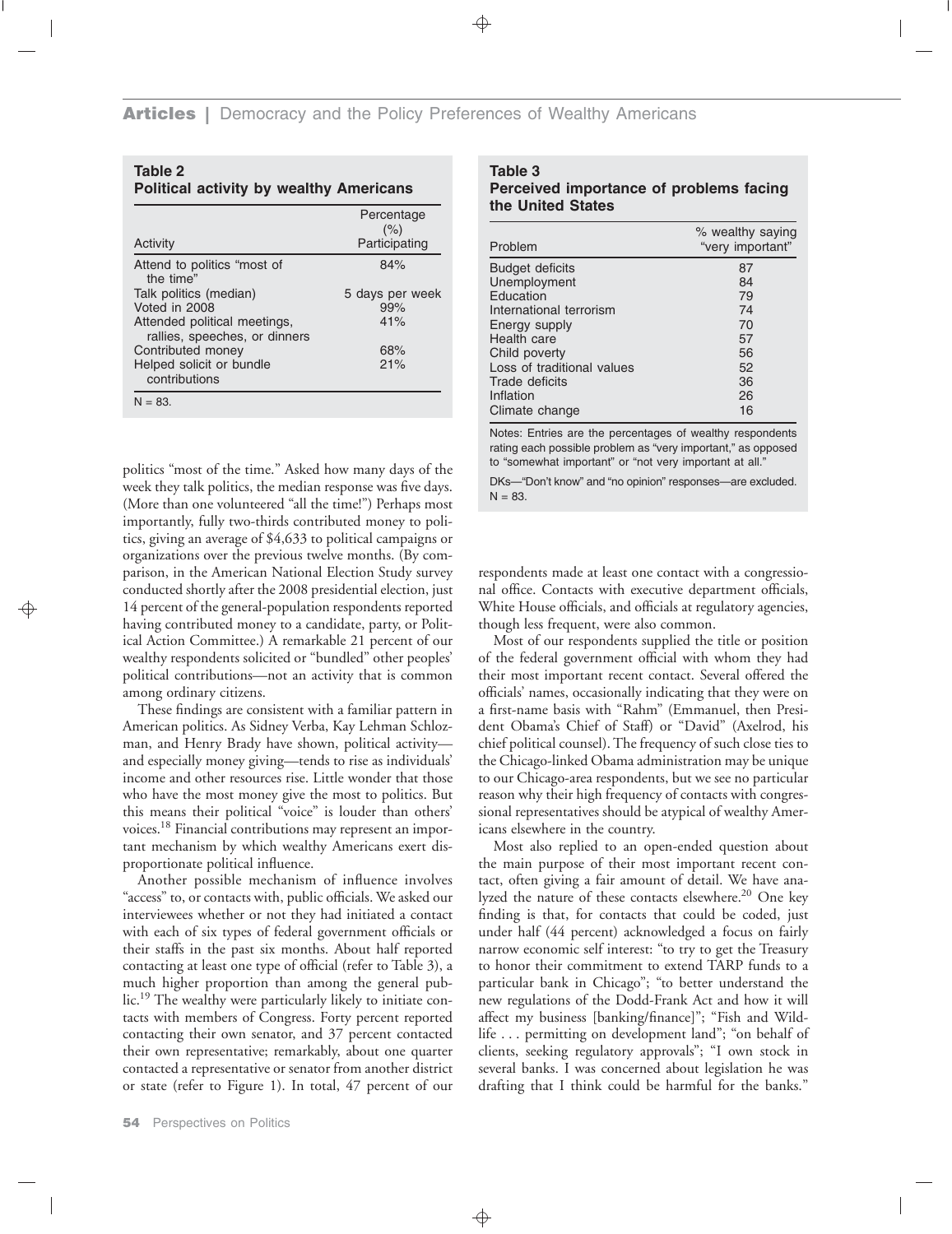# **Figure 1 High-level political contacts by wealthy Americans**



**Made Contacts With:** 

Note: 53% made one or more of the above contacts; 41% made two or more.

Given possible sensitivities about such contacts it is possible that their frequency was underreported, yet the number revealed to us was quite substantial.

About half (56 percent) of the codable contacts concerned broader matters touching upon the common good. We can draw some inferences about the messages our wealthy respondents may have communicated on these topics by examining their responses to closed-ended questions about various issues of public policy. As we will see, many of the policy preferences and priorities of wealthy Americans appear to differ markedly from those of ordinary citizens.

# **Distinctive Priorities**

When we asked respondents how important they considered each of eleven possible problems facing the United States, *budget deficits* headed the list (refer to Table 3). Fully 87 percent of our wealthy respondents said deficits are a "very important" problem facing the country. Only 10 percent said "somewhat important," and a bare 4 percent said "not very important at all." The high priority put on this issue was confirmed by responses to an open-ended question about "*the most* [emphasis added] important problem facing this country today." Onethird (32 percent) of all open-ended responses mentioned budget deficits or excessive government spending, far more than mentioned any other issue. Furthermore, at various points in their interviews many respondents spontaneously mentioned "government over-spending." Unmistakably, deficits were a major concern for most of our wealthy respondents.

Nearly as many of our respondents (84 percent and 79 percent, respectively) called *unemployment* and *education*

"very important" problems. However, each of these problems was mentioned as the *most* important problem by only 11 percent, indicating that they ranked a distant second and third to budget deficits among the concerns of wealthy Americans.

Most of the remaining issues in Table 3 were also seen as very important by majorities of respondents, with two interesting exceptions. *Inflation* was considered very important by only 26 percent. This suggests that their widespread worry about deficits may have been based on concerns about something other than inflation—perhaps "crowding out" of private borrowing (though interest rates were then at historic lows), or perhaps aversion to government programs and the taxes needed to pay for them. Or deficit concerns may have focused on potential long-term social and economic effects.

The other exceptionally low attribution of importance is also striking. Despite world-wide alarms about *climate change,* only 16 percent of SESA respondents called it a very important problem facing the United States (53 percent said "somewhat important"), putting it at the very bottom of our list.

We have no directly comparable data on the general public's ratings of the importance of each specific type of problem facing the country. But the public's responses to a March 2011 CBS question (asked while SESA was in the field) about "the most important problem facing the United States today" indicate that the wealthy may differ sharply from other Americans about priorities. Amidst lingering after-effects from the financial crash and deep recession of 2008–9, including an unemployment rate hovering around 10 percent, the general public was heavily focused on jobs and the economy. About half (53 percent)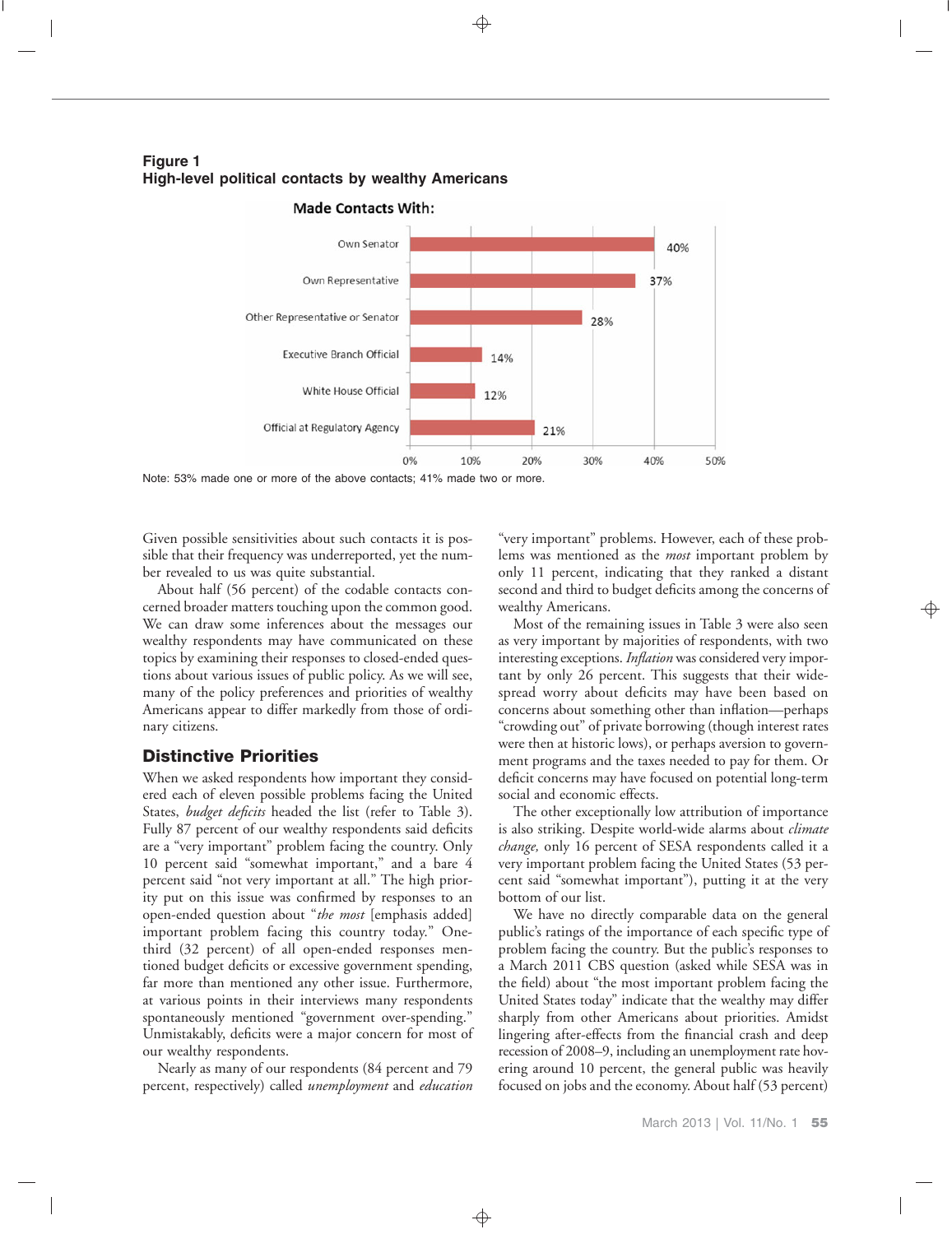| Table 4                    |  |
|----------------------------|--|
| <b>Spending priorities</b> |  |

| <b>Federal Government Program</b>                                             | Wealthy<br>(SESA) | General<br>Public |
|-------------------------------------------------------------------------------|-------------------|-------------------|
| Improving public infrastructure<br>such as highways, bridges,<br>and airports | $+50$             | $+44(a)$          |
| Scientific research                                                           | +45               | $+27(b)$          |
| Aid to education                                                              | $+31$             | $+50(a)$          |
| Job programs                                                                  | $-7$              |                   |
| Environmental protection                                                      | $-8$              | $+29(b)$          |
| Homeland security                                                             | $-9$              | $+41(a)$          |
| Health care                                                                   | $-19$             | $+44(a)$          |
| <b>Food Stamps</b>                                                            | $-28$             |                   |
| <b>Social Security</b>                                                        | $-33$             | $+46(a)$          |
| Defense spending                                                              | -42               | $+3(a)$           |
| Economic aid to other nations<br>Farm subsidies                               | $-53$<br>-80      | $-53(a)$          |

Notes: Each entry is the percentage of respondents (DK's excluded) that say a given program should be "expanded," minus the percentage saying it should be "cut back." "Kept about the same" is treated as neutral. N=83. (a) CCGA 6/10. (b) PSRA for Pew & AAAS 6/09: "increase"/"decrease"/"keep spending the same."

of those responding to the CBS question cited the economy as the most important problem facing the country. Only 7 percent mentioned deficits or the national debt, and only 3 percent cited education.

Our wealthy respondents' focus on deficits, then, was (and is) not widely shared by the general American public. As we will see, there also appear to be major disagreements between the wealthy and other Americans about precisely how to address this and other problems. To deal with deficits the wealthy—much more than the general public—tend to favor spending cuts rather than tax increases. To deal with unemployment and economic stagnation, the wealthy—again much more than the public tend to favor relying on private enterprise, opposing governmental income maintenance or jobs programs. To improve education, the wealthy are somewhat more favorable toward market-based reforms and less supportive of spending on public schools.

# **Disagreements about Spending Levels**

Table 4 reveals several areas of disagreement between our wealthy respondents and other citizens concerning the appropriate size of federal government programs. We asked whether each of twelve types of programs should be expanded, cut back, or kept about the same. For each program we calculated the "tilt" in opinion—that is, the net balance of support—by subtracting the percentage of "cut back" responses from the percentage of "expand"

**56** Perspectives on Politics

responses. The resulting percentage differences can run from  $+100$  to  $-100.$  A plus sign indicates that the balance of opinion tilts toward expanding the program; a minus sign indicates that the balance of opinion tilts toward cutting it back.<sup>21</sup>

The left column of Table 4 displays our wealthy respondents' balance of opinion on each of the twelve programs. Among wealthy Americans, opinion tilted strongly toward *cutting* rather than expanding farm subsidies, economic aid to other nations, and defense spending. More wealthy respondents also wanted to cut back than wanted to expand Social Security, Food Stamps, health care, and (by smaller margins) homeland security, environmental protection, and job programs.

Our wealthy respondents leaned toward expanding rather than cutting back only three of the twelve federal government programs we asked about: "improving public infrastructure such as highways, bridges and airports"; scientific research; and aid to education. These programs can be characterized as providing "peaceful public goods" that involve substantial positive externalities and hence underproduction by private markets. Implicitly, at least, our wealthy respondents appear to appreciate governmental production of certain public goods. At a time when the US was engaged in two costly wars and faced a relatively quiescent terror threat, however, they were much less enthusiastic about military or anti-terror spending. And they tilted toward cutting all the income-redistributive or social insurance programs we asked about.

The right column of Table 4 presents comparable data on the general public, taken from a June 2010 national survey by the Chicago Council on Global Affairs that asked several questions identical to SESA's, and from a June 2009 PSRA poll that used variant wording with quite similar meaning. (Except where otherwise noted, all of our comparisons involve identically-worded questions.) There were some marked differences in responses between the wealthy and the public. Crucially, substantial majorities of the public favored expanding (59 percent) rather than cutting back (10 percent) Social Security and expanding (59 percent) rather than cutting back (15 percent) federal health care programs. Furthermore, in contrast to the wealthy, the general public stood almost exactly at the status quo point on defense spending and tilted strongly toward increased spending on homeland security.

We speculate that the striking contrast concerning core social welfare programs between our wealthy respondents and the general public may reveal something important about the current state of American politics. If wealthy Americans wield an extra measure of influence over policy making, and if they strongly favor deficit reductions through spending cuts—including cuts in Social Security and Medicare—this may help explain why a number of public officials have advocated deep cuts in the very social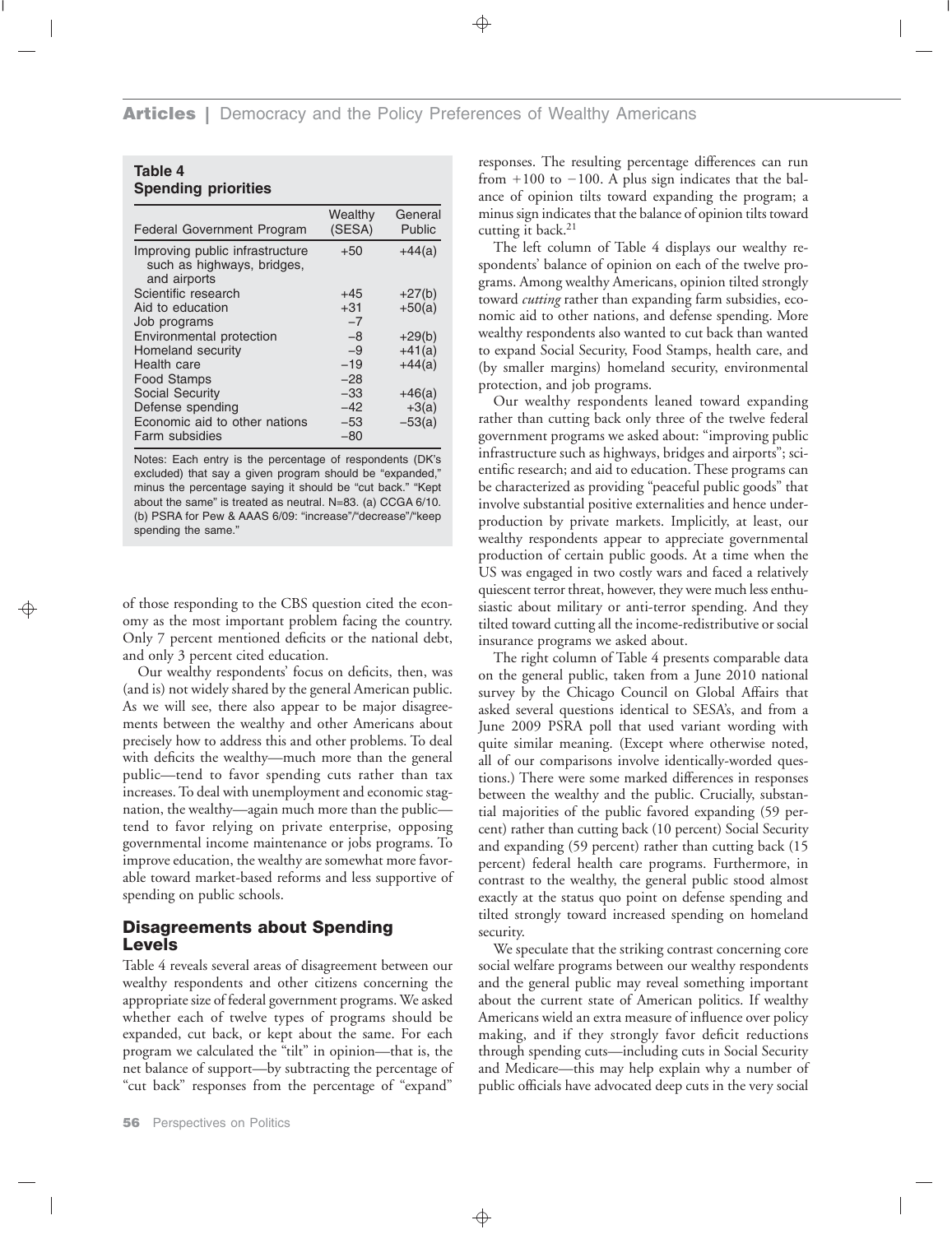#### **Table 5 Job and income programs**

|                                                                                                                                 | % wealthy<br>in favor | % general<br>public |
|---------------------------------------------------------------------------------------------------------------------------------|-----------------------|---------------------|
| Government must see that no one is without food, clothing, or shelter                                                           | 43%                   | 68%                 |
| Minimum wage high enough so that no family with a full-time worker falls<br>below official poverty line                         | 40%                   | 78%                 |
| The government should provide a decent standard of living for the<br>unemployed                                                 | 23%                   | 50%                 |
| The government in Washington ought to see to it that everyone who wants<br>to work can find a job                               | 19%                   | 68%                 |
| The Earned Income Tax Credit (EITC) [described] should be increased<br>rather than decreased or kept the same                   | 13%                   | 49%                 |
| The federal government should provide jobs for everyone able and<br>willing to work who cannot find a job in private employment | 8%                    | 53%                 |

Notes: DKs excluded. All public percentages are calculated from the 6/07 Inequality Survey conducted by CSRA, University of Connecticut, for Page and Jacobs 2009.

welfare programs that are most popular among ordinary Americans.

# **Job and Income Programs**

Gaps between the policy preferences of wealthy Americans and those of other citizens are especially evident with respect to job programs and income support. As Table 5 indicates, only a minority of the wealthy—in some cases a very small minority—supported any of six ideas or programs we asked about. A substantial minority (43 percent) agreed with the statement that "Government must see that no one is without food, clothing or shelter," and nearly as many (40 percent) said the minimum wage should be set "high enough so that no family with a full-time worker falls below the official poverty line." But only about one quarter (23 percent) favored the idea of a "decent standard of living" for the unemployed, and even fewer (13 percent) wanted to increase the Earned Income Tax Credit; most (72 percent) wanted to keep it about the same.

Most striking, given the high importance that the wealthy attribute to the problem of unemployment, is their overwhelming rejection of federal government action to help with jobs. Only 19 percent of the wealthy said that the government in Washington ought to "see to it" that everyone who wants to work can find a job [presumably a private job]. Fully 81 percent opposed this. A bare 8 percent said the federal government should *provide* jobs [presumably public jobs] for everyone able and willing to work who cannot find a job in private employment. An overwhelming 91 percent disagreed.

Among the general public, in contrast, about twothirds (68 percent) said the government should "see to it" that people can find jobs. A bare majority (53 percent) even supported the idea of government provision of jobs as a last resort. The New Deal vision of back-up public employment evidently lives on in the minds of many Americans (though they seldom have a chance to tell pollsters about it), but it seems to have been rejected by the wealthy—and it has not found much resonance among Washington officials.

The American public is somewhat ambivalent about unemployment insurance—just half favor a "decent standard of living" for the unemployed—perhaps because of the argument that excessive income support for the jobless would reduce their incentives to seek work. But large majorities favor helping people find work. Opinion also tilts strongly toward expanding rather than cutting back wage subsidies through the Earned Income Tax Credit: 49 percent say the EITC should be increased and just 5 percent say decreased. A large majority (78 percent) favor an above-poverty minimum wage. Moreover, a solid majority of the public (68 percent) favor a minimum standard of food, clothing, and shelter for "everyone," those who work and those who cannot. This represents a significant divide with the wealthy.

# **Health Care and Retirement Pensions**

We have seen that our wealthy respondents—in sharp contrast to the general public—tilted toward cutting rather than expanding Social Security.The SESA survey did not explore precisely how such cuts would be made. But the proposals for doing so that have been put forward by various experts, politicians, and deficit-reduction commissions—raising the retirement age at which benefits can be received, slowing cost-of-living adjustments, and the like—mostly appear to be opposed by majorities of the general public. A March 2011 CBS poll that asked about various "suggestions that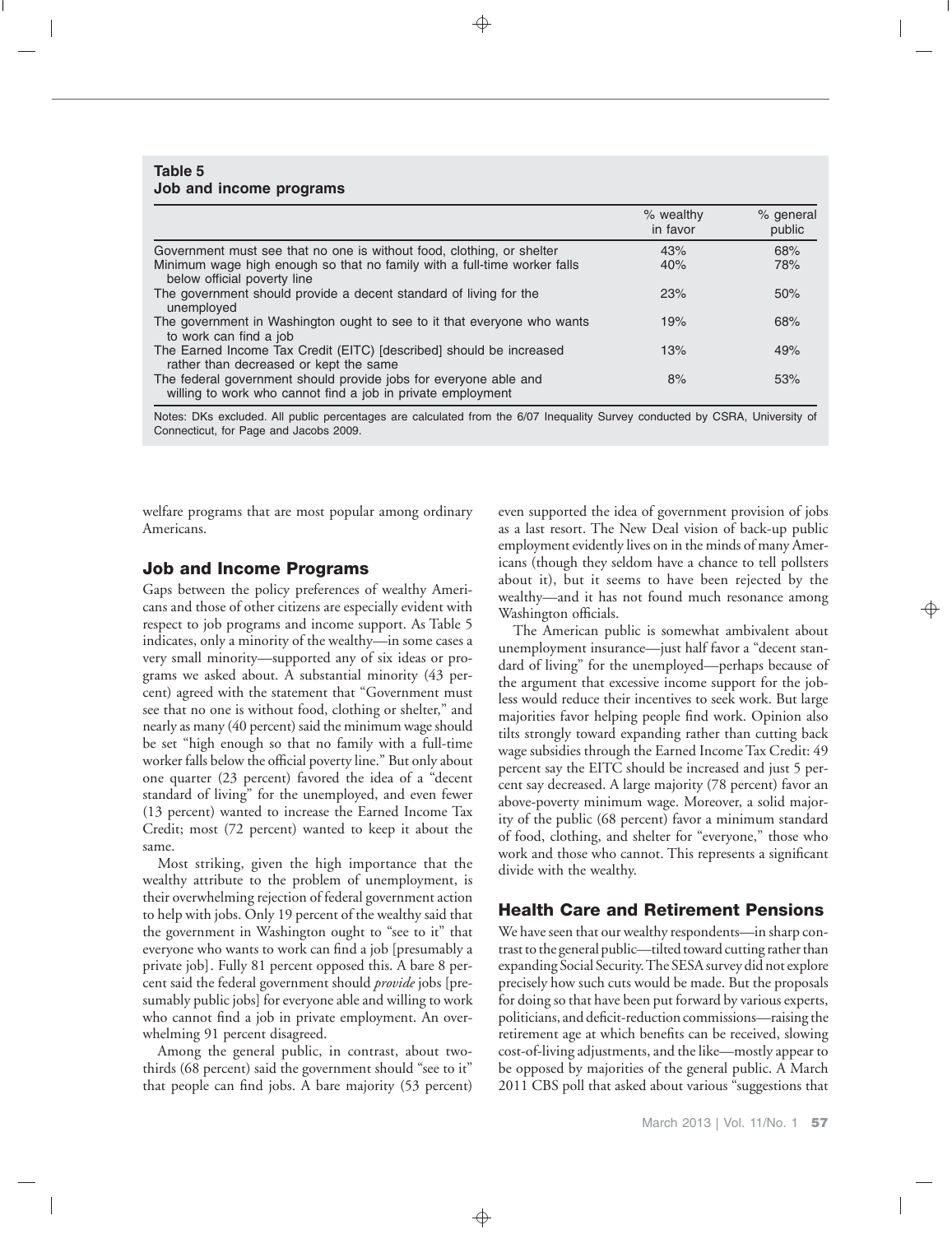#### **Table 6 Health care and retirement pensions**

|                                                                                                                                                                                                                                                                     | % wealthy<br>in favor | % general public<br>in favor |
|---------------------------------------------------------------------------------------------------------------------------------------------------------------------------------------------------------------------------------------------------------------------|-----------------------|------------------------------|
| The Social Security system should ensure a minimum standard of<br>living to all contributors, even if some receive benefits exceeding<br>the value of their contribution                                                                                            | 55%                   | $68\%$ <sup>a</sup>          |
| At present, people do not have to pay any Social Security payroll<br>taxes on money they earn beyond about \$107,000. This amount<br>should be raised [rather than lowered or kept about the same]<br>so that high-income people pay more in payroll taxes          | 47%                   | $60\%$ <sup>a,b</sup>        |
| Workers who are currently under age 55 should be given the option<br>of investing a portion of their Social Security taxes in the stock<br>market and in bonds, while at the same time reducing the<br>guaranteed Social Security benefit they get when they retire | 55%                   | $47\%$ <sup>c</sup>          |
| It is the responsibility of the federal government to make sure all<br>Americans have health care coverage                                                                                                                                                          | 41%                   | $48%$ <sup>d</sup>           |
| Favor national health insurance, which would be financed by tax money,<br>paying for most forms of health care                                                                                                                                                      | 32%                   | $61%$ <sup>e</sup>           |
| Willing to pay more taxes in order to provide health coverage for everyone                                                                                                                                                                                          | 41%                   | $59%$ <sup>a</sup>           |
| Notes: DKs excluded.                                                                                                                                                                                                                                                |                       |                              |
| <sup>a</sup> Inequality Survey 6/07.                                                                                                                                                                                                                                |                       |                              |

 $b$ Cap specified as "about \$97,000," its level at that time, rather than \$107,000.

c AP/Ipsos 2/05.

<sup>d</sup>Gallup 11/10.

eHarvard/RWJ 3/08.

have been made to reduce the size of the federal budget deficit," for example, found that only 42 percent would be "willing" to "raise the retirement age at which a person can start to collect full Social Security benefits", while 58 percent said "not willing." (A 55 percent majority did, however, say they were willing to "reduce Social Security benefits for retirees with higher incomes.")<sup>22</sup> Over recent decades, surveys have nearly always found majorities of the American public opposed to any proposal that would reduce the Social Security benefits of low- or middle-income people.23

Except for this major disagreement about cutting Social Security benefits, the pension-related preferences of the wealthy appear to differ rather little from those of the general public (refer to Table 6). A majority (55 percent) of the wealthy, like two-thirds (68 percent) of the public, accepted the principle of progressivity in Social Security benefits, saying that the program should "ensure a minimum standard of living to all contributors, even if some receive benefits exceeding the value of their contributions." This progressive aspect of Social Security has been called "crucial" in reducing poverty among the elderly.<sup>24</sup>

Perhaps surprisingly—but in harmony with this acceptance of progressivity—roughly half (47 percent) of the wealthy actually favored raising the "cap" on wages and salaries subject to Social Security payroll taxes, so that high-income people would pay higher payroll taxes than

**58** Perspectives on Politics

they now do. Raising or eliminating this cap would go a long way toward reducing projected shortfalls in Social Security revenue as the size of the retired population increases.25 Similarly, 60 percent of the public have said they favor raising the cap.

Even on the issue of partial privatization of Social Security—in response to a question that mentions investment in stocks and bonds and makes clear that guaranteed benefits would decrease—the 55 percent support by the wealthy was not meaningfully different from the 47 percent support among the general public.<sup>26</sup>

On health care, too, there are some matters about which the wealthy and the general public tend to agree. Only half or less of the wealthy (41 percent) and the public (48 percent) said that it is the responsibility of the federal government to make sure all Americans have health care coverage. The "individual mandate" in the Affordable Care Act was not very popular (refer to Table 6).

At the same time, the public has expressed much more support for tax-financed national health insurance (61 percent in favor)<sup>27</sup> than our wealthy respondents did (just 32 percent). This represents a major gap on a central issue of social welfare policy. Similarly, a solid majority of the public (59 percent), but only a minority of the wealthy (41 percent), said they would be "willing to pay more taxes in order to provide health coverage for everyone."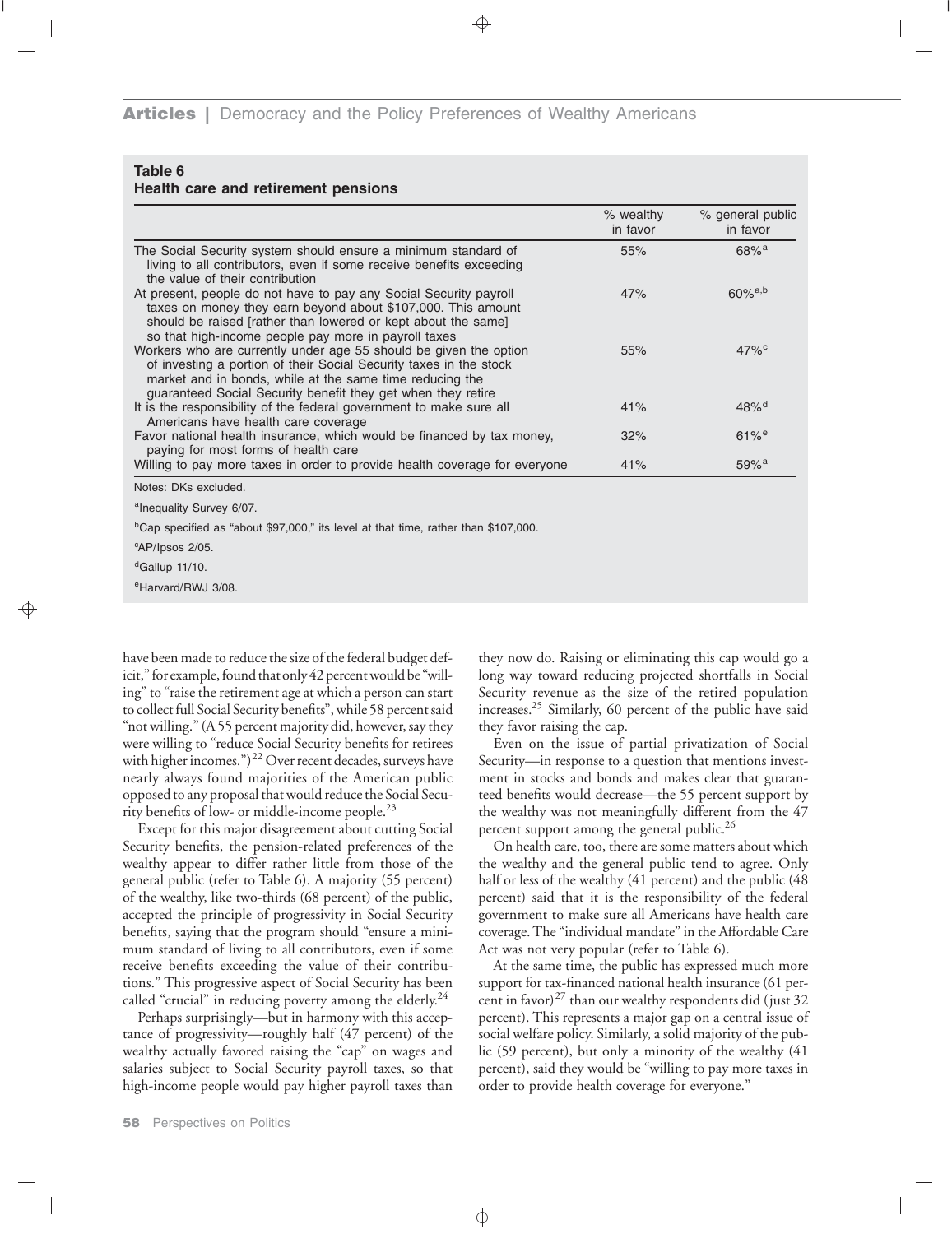#### **Table 7 Education policy**

|                                                                                                                                                                                                                                       | % wealthy<br>in favor | % general public<br>in favor |
|---------------------------------------------------------------------------------------------------------------------------------------------------------------------------------------------------------------------------------------|-----------------------|------------------------------|
| Willing to pay more taxes for early childhood education in kindergarten<br>and nursery school                                                                                                                                         | 58%                   | $66\%$ <sup>a</sup>          |
| The idea of merit pay for teachers                                                                                                                                                                                                    | 93%                   | 77%b                         |
| ["As you may know, charter schools operate under a charter or contract<br>that frees them from many of the state regulations imposed on public<br>schools and permits them to operate independently."] The idea of<br>charter schools | 90%                   | $71\%$ <sup>c</sup>          |
| Parents should get tax-funded vouchers they can use to help pay for<br>tuition for their children to attend private or religious schools instead<br>of public schools                                                                 | 55%                   | $52\%$ <sup>d</sup>          |
| It is the responsibility of the federal government to make sure that<br>minorities have schools equal in quality to whites, even if it means<br>you will have to pay more in taxes                                                    | 53%                   | $71%$ <sup>e</sup>           |
| The federal government should spend whatever is necessary to ensure<br>that all children have really good public schools they can go to                                                                                               | 35%                   | $87%$ <sup>a</sup>           |
| High school students should be offered the option of taking vocational<br>education to prepare them for work immediately following high school<br>[vs. all students being required to pursue a college track in high school]          | 98%                   | $92%$ <sup>f</sup>           |
| The federal government should make sure that everyone who wants to<br>go to college can do so                                                                                                                                         | 28%                   | $78%$ <sup>a</sup>           |
| The federal government should invest more in worker retraining and<br>education to help workers adapt to changes in the economy.<br>[vs. "Such efforts just create big government programs that do<br>not work very well."]           | 30%                   | $57%$ <sup>a</sup>           |
| Notes: DKs excluded.                                                                                                                                                                                                                  |                       |                              |
| <sup>a</sup> Inequality Survey 6/07.                                                                                                                                                                                                  |                       |                              |
| <sup>b</sup> Gallup 6/09.                                                                                                                                                                                                             |                       |                              |
| <sup>c</sup> Gallup 6/10.                                                                                                                                                                                                             |                       |                              |
| <sup>d</sup> Greenberg 7/05.                                                                                                                                                                                                          |                       |                              |
| $e$ WP 4/01.                                                                                                                                                                                                                          |                       |                              |
| $† Time 3/06.$                                                                                                                                                                                                                        |                       |                              |

# **Education Policy**

As we have seen, our wealthy respondents put a high priority on education as a "very important" problem facing the country. Federal aid to education is apparently one of the few programs the wealthy want to expand rather than cut back. As Table 7 indicates, a majority (58 percent) of our wealthy respondents also said they would be willing to pay more taxes for early childhood education in kindergarten and nursery school, which is comparable to the 66% level of willingness among the general public.

The wealthy tend to favor market-oriented educational reforms to an even greater extent than the general public does. An overwhelming majority of the wealthy (93 percent), like a large majority of the general public (77 percent), favored the idea of merit pay for teachers. A similarly overwhelming majority of the wealthy (90 percent), agreeing with a large majority of the public (71 percent), favored schools that operate under a charter or contract that "frees them from many of the state regulations imposed on public schools and permits them to operate independently." About half of the wealthy (55 percent) and of the general public (52 percent) favored vouchers—saying that "parents should get tax-funded vouchers they can use to help pay for tuition for their children to attend private or religious schools instead of public schools." Overwhelming majorities of both the wealthy (98 percent) and the public (92 percent) favored providing vocational education as well as a college track in high school.

Despite these areas of agreement, however, there are some critical differences between the wealthy and other citizens in their views about supporting public schools and providing equal opportunity to all Americans through education and training. For example, the 53 percent of the wealthy who said that it is the responsibility of the federal government to make sure that minorities have schools equal in quality to whites "even if it means you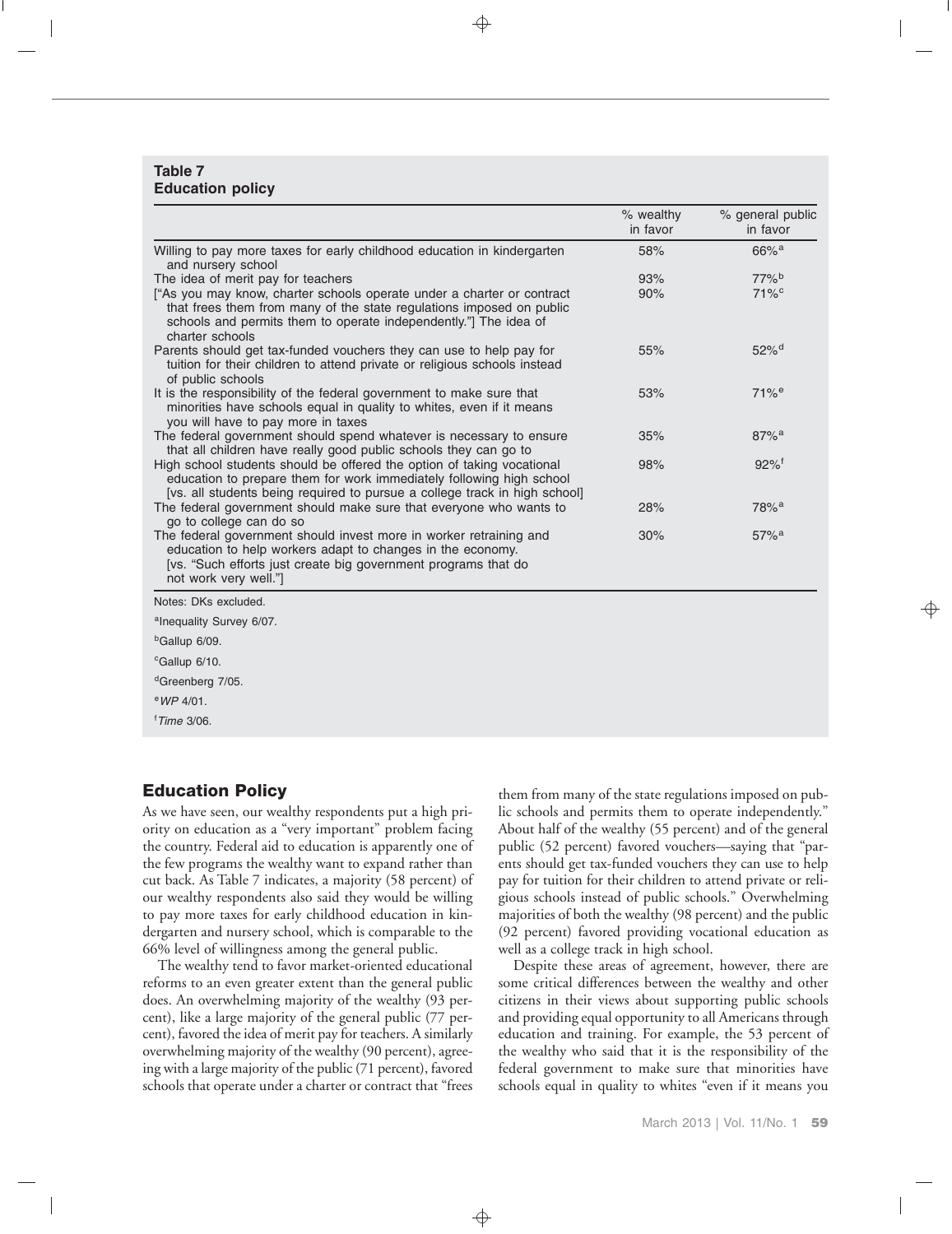will have to pay more taxes," was far exceeded by the 71 percent of the public taking that position. Crucially, only about one-third (35 percent) of the wealthy said that the federal government should "spend whatever is necessary to ensure that all children have really good public schools they can go to," while 87 percent of the public said this. Only a small minority (28 percent) of the wealthy agreed that the federal government should "make sure that everyone who wants to go to college can do so," while more than three-quarters (78 percent) of the general public expressed that view.

Similarly, while a majority (57 percent) of the public said the federal government should "invest more in worker retraining and education to help workers adapt to changes in the economy," a large majority (70 percent) of the wealthy took the opposite stand, that "such efforts just create big government programs that do not work very well."

Our data suggest that the great enthusiasm of wealthy Americans for improving the US educational system mostly focuses on improving effectiveness through relatively lowbudget, market-oriented reforms, not on spending the very large sums of money that might be necessary to provide high quality public schools, college scholarships, or worker retraining for all Americans.

# **Economic Regulation and Macroeconomic Policy**

Our wealthy respondents agreed with the public about several aspects of government regulation of the economy. They accepted regulation in general terms: a majority (55 percent) agreed that "the government has an essential role to play in regulating the market," just as a larger majority (71 percent) of the public did. A very large majority of the wealthy (81 percent), like a large majority of the public (73 percent), rejected the Libertarian view that it would be desirable "to live in a society where the government does nothing except provide national defense and police protection, so that people would be left alone to earn whatever they could." But a large majority of the wealthy (69 percent), like a similar proportion of the public (65 percent), said that "the federal government has gone too far in regulating business and interfering with the free enterprise system" (refer to Table 8).

When it comes to several specific areas of the economy, however, the wealthy are considerably less favorable toward government regulation than the public is. We asked a series of questions about whether various groups or industries need more federal government regulation, less regulation, or about the same amount as now. In each case we subtracted the percentage favoring less regulation from the percentage favoring more, once again measuring the net "tilt" of opinion. The figures in Table 8 make clear that our wealthy respondents tilted toward favoring less regulation of big corporations and—especially—small businesses, though they leaned toward more regulation of certain specific industries that had recently been in the news for problems of safety, quality, or cost.

The results for "small business," are especially striking: 71 percent of the wealthy favored less regulation, while only 1 percent favored more regulation. However, in the specific cases of "food and food producers" (the subject of public health scares about E. coli and other contaminants), "the oil industry" (not long after the large BP oil spill in the Gulf of Mexico), and "the health insurance industry" (amidst discussion of escalating costs and exclusions from coverage), the wealthy tilted slightly toward more regulation. In the case of "Wall Street firms" (widely blamed for the financial crash and recession of 2008–09), the tilt was distinctly toward more regulation (refer to Table 8).

In every one of the five specific cases for which we have comparable data, the general public leaned more toward increased regulation than the wealthy did.This is especially marked in the cases of the oil industry and "big corporations." But it is also true of Wall Street firms, the health insurance industry, and small business. In every case except small business the general public tilted substantially in the direction of more rather than less regulation.

In the realm of macroeconomic policy, particularly fiscal policy, wealthy Americans appear to have markedly more conservative preferences than their fellow citizens (refer to Table 8). To be sure, our wealthy respondents were actually much *more* likely than the general public (73 percent of the former, only 31 percent of the latter), to accept the Keynesian argument that "the government should run a [budget] deficit if necessary when the country is in a recession and is at war," as opposed to the view that "the government should balance the budget even when the country is in a recession and is at war." By the time of our survey in the winter and spring of 2011, however, most of the wealthy had apparently concluded that despite continuing economic sluggishness—it was time to start reducing the deficit. As we have seen, their preferences tilted toward cutting rather than expanding nine of the twelve federal programs we asked about, including the highly popular Social Security, health care, and jobs programs. Likewise, a majority (58 percent) of the wealthy, unlike most of the general public, favored "cuts in spending on domestic programs like Medicare, education, and highways in order to cut the federal budget deficit." A majority (65 percent) of the wealthy said they would be "willing to pay more taxes in order to reduce federal budget deficits," while only 34 percent of the general public expressed such willingness.

# **Tax Policy**

US tax policy is complex and confusing for most citizens. Many Americans are unaware of certain key aspects of tax incidence. Fewer than half (42 percent), for example, know that higher-income people pay a higher percentage of what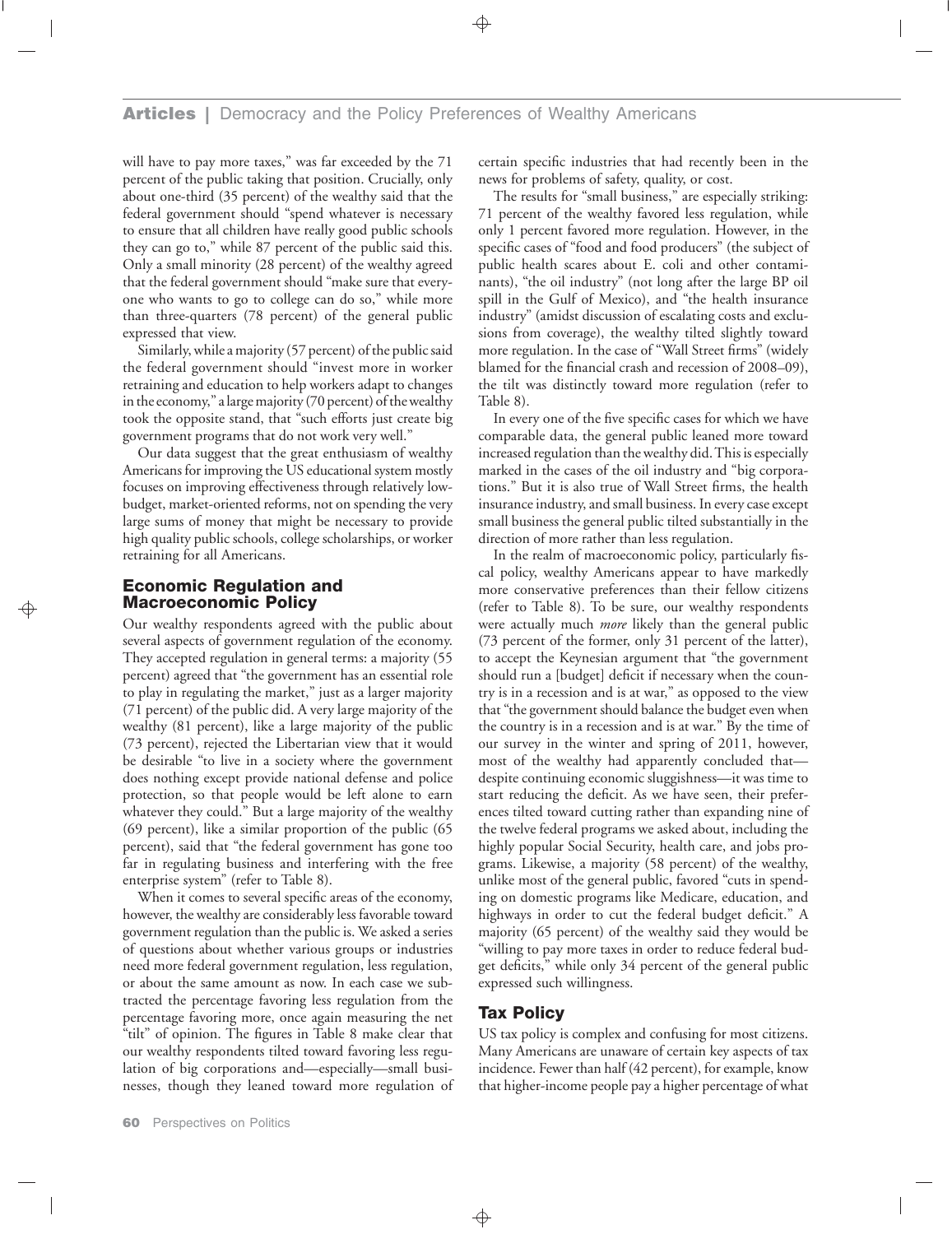#### **Table 8**

#### **Economic regulation and macroeconomic policy**

|                                                                                                                                                                                                                                                                        | % wealthy      | % general<br>public                      |
|------------------------------------------------------------------------------------------------------------------------------------------------------------------------------------------------------------------------------------------------------------------------|----------------|------------------------------------------|
| The government has an essential role to play in regulating the market<br>Would like to live in a society where the government does nothing except provide<br>national defense and police protection, so that people would be left alone to<br>earn whatever they could | 55%<br>19%     | $71%$ <sup>a</sup><br>$27%$ <sup>b</sup> |
| The federal government has gone too far in regulating business and interfering<br>with the free enterprise system                                                                                                                                                      | 69%            | $65\%$ <sup>c</sup>                      |
| The following need more [minus less] federal government regulation ["about the<br>same as now" omitted]:                                                                                                                                                               |                |                                          |
| <b>Wall Street firms</b><br>Food and food producers                                                                                                                                                                                                                    | $+18$<br>$+6$  | $+45d$                                   |
| Oil industry<br>Health insurance industry                                                                                                                                                                                                                              | $+5$<br>$+4$   | $+50d$<br>$+26d$                         |
| Big corporations<br>Small business                                                                                                                                                                                                                                     | $-20$<br>$-70$ | $+33d$<br>$-42d$                         |
| The government should run a deficit if necessary when the country is in a recession<br>and is at war [vs. "The government should balance the budget even when the<br>country is in a recession and is at war."]                                                        | 73%            | $31%$ <sup>e</sup>                       |
| Favor cuts in spending on domestic programs like Medicare, education, and<br>highways in order to cut federal budget deficits                                                                                                                                          | 58%            | $27%$ <sup>f</sup>                       |
| Willing to pay more taxes in order to reduce federal budget deficits                                                                                                                                                                                                   | 65%            | $34\%$ <sup>g</sup>                      |
| Notes: DKs excluded.                                                                                                                                                                                                                                                   |                |                                          |
| <sup>a</sup> GMF 6/09.                                                                                                                                                                                                                                                 |                |                                          |
| <sup>b</sup> Inequality Survey 6/07.                                                                                                                                                                                                                                   |                |                                          |
| $^{\circ}$ WP 10/00.                                                                                                                                                                                                                                                   |                |                                          |
| $d$ WSJ 6/10.                                                                                                                                                                                                                                                          |                |                                          |
| <sup>e</sup> CNN 11/09.                                                                                                                                                                                                                                                |                |                                          |
| "CBS 1/11. In deficit context, "willing to  decrease spending in areas such as health care or education."                                                                                                                                                              |                |                                          |
| <sup>9</sup> CBS 3/11. In deficit context, "willing to pay more in taxes."                                                                                                                                                                                             |                |                                          |

they earn in personal income taxes than lower-income people do (refer to the second column of Table 9). Only 21 percent know that lower-income people pay a higher percentage of their earnings in sales taxes: 18 percent think that high-income people pay more, and 61 percent think they pay about the same percentage.<sup>28</sup> Fewer than half (40 percent) of the public perceive that payroll taxes are regressive. Only 47 percent are aware that Americans pay a smaller percentage of their incomes in taxes than the citizens of Western Europe do.<sup>29</sup>

Our wealthy respondents expressed considerably clearer—though not perfect—perceptions of tax burdens and tax incidence than the general public has. A large majority (71%) correctly said that tax burdens are greater in Europe than in the US. Substantial majorities perceived that corporate income taxes, personal income taxes, and property taxes are progressive (fall more heavily on high-income people than on low), but that sales taxes and payroll taxes are regressive: as a percentage of income, the burden falls more heavily on lower-income citizens (refer to the first column of Table 9).

Perhaps surprisingly, most of the wealthy accepted the general principle of progressive taxation. Two-thirds (66 percent) of the wealthy, like 61 percent of the general public, say that people with high incomes *should* pay a larger share of their incomes in taxes than those with low incomes. When asked to what extent the government should use several different taxes to fund government programs, the top two picks of the wealthy to use "a lot" were individual and corporate income taxes. These are taxes that the wealthy see as falling most heavily on high income people like themselves<sup>30</sup> (refer to Table 9). (The general public ranks the use of various taxes in a roughly similar way, except for putting much more emphasis on corporate income taxes and much less on personal income taxes.)

Still, the acceptance of progressive taxation by wealthy Americans appears to go only so far. Despite our wealthy respondents' great concern about budget deficits, most did not favor increasing rates of the income tax or estate taxes even to the slightly higher levels that held during the Clinton administration. The tax rates they favored generally reflected the current status quo, keeping in place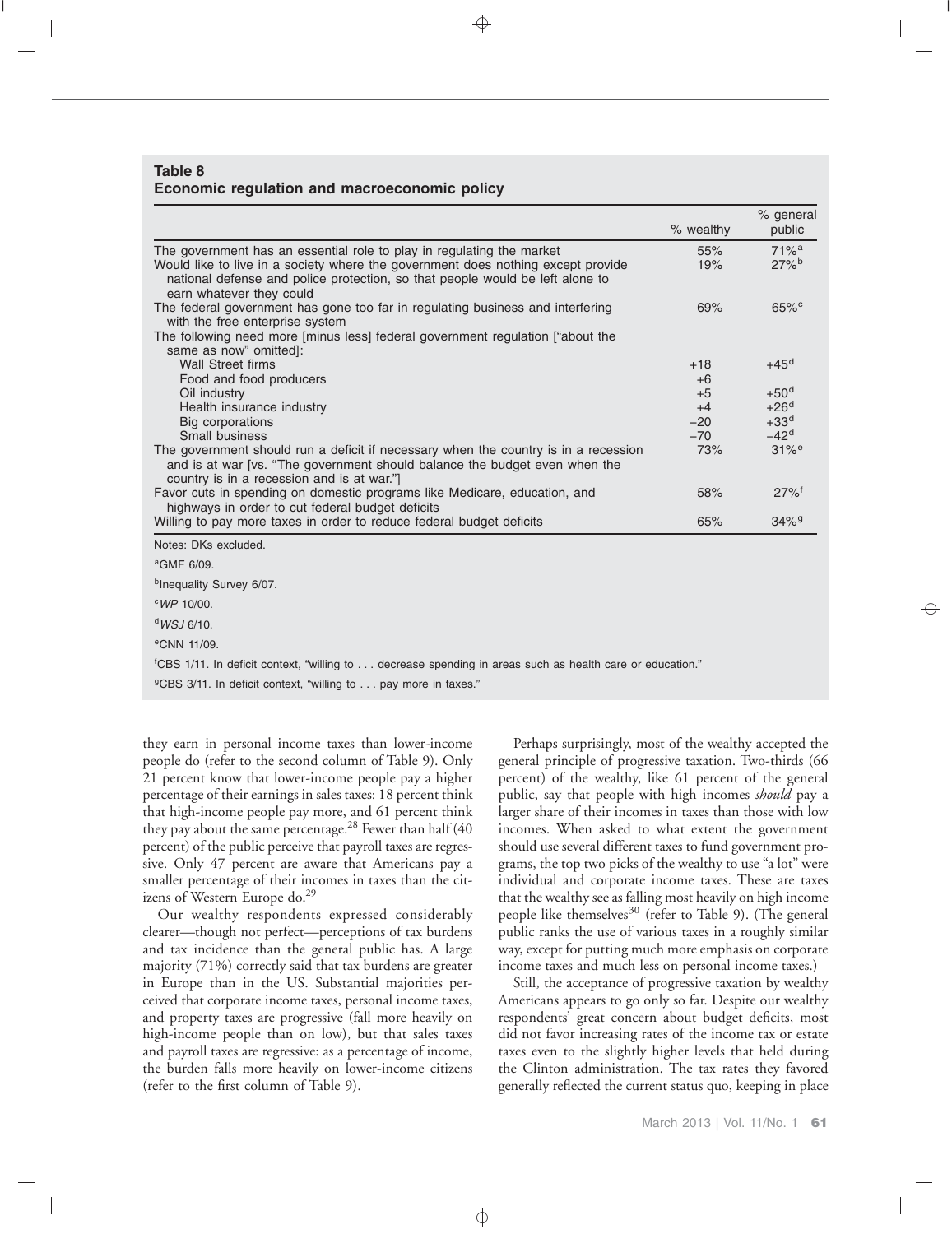**Articles |** Democracy and the Policy Preferences of Wealthy Americans

| Table 9 |                   |
|---------|-------------------|
|         | <b>Tax policy</b> |

|                                                                                                                                                                                                                                                    | % wealthy | % general<br>public   |
|----------------------------------------------------------------------------------------------------------------------------------------------------------------------------------------------------------------------------------------------------|-----------|-----------------------|
| Perception that compared to the citizens of Western Europe, Americans pay a<br>smaller percentage [vs. a higher percentage, or not much difference] of<br>their incomes in taxes                                                                   | 71%       | $47%$ <sup>a</sup>    |
| Perception that higher-income people pay a greater percentage of what the<br>earn than lower-income people [vs. lower-income pay a greater percentage,<br>or about the same] on:                                                                   |           |                       |
| Individual (personal) income taxes                                                                                                                                                                                                                 | 74%       | $42%$ <sup>a</sup>    |
| Corporate income taxes                                                                                                                                                                                                                             | 73%       | $53%$ <sup>a</sup>    |
| Property taxes                                                                                                                                                                                                                                     | 58%       | $40%$ <sup>a</sup>    |
| Payroll taxes such as Social Security and Medicare                                                                                                                                                                                                 | 26%       | $26%$ <sup>a</sup>    |
| Sales taxes                                                                                                                                                                                                                                        | 15%       | $18%$ <sup>a</sup>    |
| People with high incomes <i>should</i> pay a larger share of their incomes in taxes<br>than those with low incomes [vs. a smaller share, or the same share]<br>Government should use the following taxes a lot [vs. some, a little, or not at all] | 66%       | $61\%$ <sup>b</sup>   |
| for getting the revenue to fund government programs:                                                                                                                                                                                               |           |                       |
| Individual (personal) income taxes                                                                                                                                                                                                                 | 46%       | $16\%$ <sup>a</sup>   |
| Corporate income taxes                                                                                                                                                                                                                             | 38%       | $62\%$ <sup>a</sup>   |
| Sales taxes                                                                                                                                                                                                                                        | 31%       | $29%$ <sup>a</sup>    |
| A value-added tax                                                                                                                                                                                                                                  | 22%       |                       |
| Real estate and property taxes                                                                                                                                                                                                                     | 19%       | $23%$ <sup>a</sup>    |
| Payroll taxes                                                                                                                                                                                                                                      | 16%       | $16\%$ <sup>a</sup>   |
|                                                                                                                                                                                                                                                    |           |                       |
| Average (mean) preferred tax rates:<br>The highest rate on income from wages and salaries. ("That is, what should<br>be the marginal tax rate on each dollar earned in the highest tax bracket?")                                                  | 34.2%     |                       |
| Capital gains rate in the highest income tax bracket ["when people sell<br>stocks, bonds, or other assets for more than they paid for them"                                                                                                        | 17.3%     |                       |
| Estate tax on estates worth \$10 million                                                                                                                                                                                                           | 14.0%     |                       |
| Estate tax on estates worth \$100 million                                                                                                                                                                                                          | 19.2%     | $28.2\%$ <sup>a</sup> |
| Note: DKs excluded.                                                                                                                                                                                                                                |           |                       |

aInequality Survey 6/07.

bGSS spring '08.

Bush-era tax cuts that provided larger dollar amounts of reductions to high-income earners and made the tax system less progressive.<sup>31</sup>

When we asked respondents to say approximately what percentage rate of taxation should apply to income from wages and salaries in the highest income tax bracket (that is, the highest marginal tax rate), the average response was 34.2 percent. This came very close to the then-current top marginal rate of 35 percent, and fell well below the 39.6 percent Clinton-era figure. The average preferred capital gains rate for top-bracket taxpayers was 17.3 percent, only a shade above the then-current 15 percent. Few of our wealthy respondents wanted to entirely abolish the estate tax, and on the average they indicated an acceptance of a modest degree of progressivity in it. But the average preferred rates on a \$10 million estate (14.0 percent) and on a \$100 million estate (19.2 percent) were not much different from the actual rates in force in 2009, before the zero estate-tax period mandated (on a temporary basis) by the Bush-era cuts and prolonged under the Washington deal of December 2010.

Our limited comparative data on the general public indicate that most Americans preferred a significantly higher tax rate on \$100 million estates: an average of 28.2 percent, rather than the 19.2 percent rate favored by our wealthy respondents (refer to Table 9). Survey data collected shortly before our SESA survey was in the field indicate that 67 percent of Americans who took a stand favored raising federal income taxes for people who made more than \$200,000 per year.<sup>32</sup> In the context of ways to reduce the federal budget deficit, more Americans favored spending cuts than [general] tax increases, but when explicitly offered the option of "a combination of both," 69 percent choose the combination.<sup>33</sup>

These findings, in combination with those reported above, indicate that wealthy Americans—in contrast to the general public—tend to favor dealing with budget deficits by cutting programs, even very popular social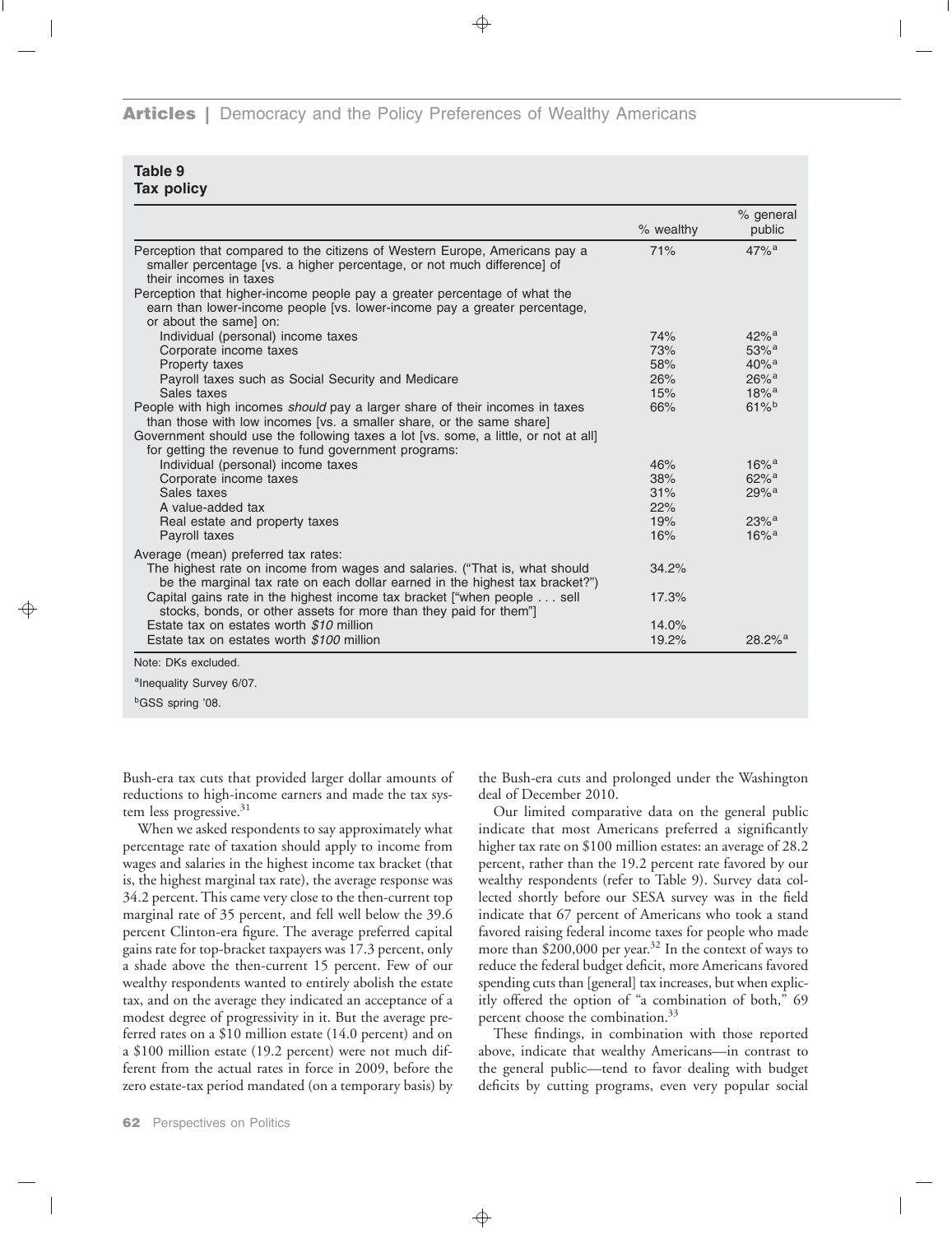#### **Table 10 Inequality and redistribution**

|                                                                                                                                                                                                  | % wealthy   | % general<br>public      |
|--------------------------------------------------------------------------------------------------------------------------------------------------------------------------------------------------|-------------|--------------------------|
| Median perception of the proportion of the total wealth in the U.S.,<br>including the value of homes, money in the bank, stocks and<br>bonds and the like, owned by the top 1% of richest people | 43%         | $50\%$ <sup>a</sup>      |
| The difference in income between rich people and poor people<br>in the United States today is larger [as vs. smaller or about<br>the same] than it was 20 years ago                              | 86%         | 82%a,b                   |
| Large differences in income are not necessary for America's prosperity                                                                                                                           | 56%         | $58\%$ <sup>c</sup>      |
| Differences in income in America are too large<br>The following should be paid [based on ratio of median "ought" to<br>median perceived "actual" earnings]:                                      | 62%         | $63\%$ <sup>c</sup>      |
| A hedge fund manager <sup>*</sup>                                                                                                                                                                | 54% less    |                          |
| CEO of a large national corporation                                                                                                                                                              | $43%$ less  | $60\%$ lessa,d           |
| A heart surgeon                                                                                                                                                                                  | $23%$ less  | $20\%$ less <sup>a</sup> |
| A doctor in general practice                                                                                                                                                                     | same as now | 15% more $a$             |
| A salesclerk in a department store                                                                                                                                                               | same as now | 23% more <sup>a</sup>    |
| An unskilled worker in a factory                                                                                                                                                                 | 14% more    | 25% more <sup>a</sup>    |
| A skilled worker in a factory                                                                                                                                                                    | 15% more    | 13% more <sup>a</sup>    |
| It is the responsibility of the government to reduce the differences in<br>income between people with high incomes and those with low<br>incomes                                                 | 13%         | $46\%$ <sup>c</sup>      |
| Our government should redistribute wealth by heavy taxes on the rich                                                                                                                             | 17%         | $52\%$ <sup>e</sup>      |

\*CBS 1/11 found that 79% of the general public called the salaries and benefits of "most people who work on Wall Street" "too high"; only 1% said "too low," and 20% said "about right." DKs excluded.

aInequality Survey 6/07.

bgap in wealth in the last 25 years.

cGSS 2008.

d"chairman" rather than CEO.

eGallup 3/09.

programs, rather than raising taxes. Budget-balancing measures discussed or implemented in Washington that focus on spending cuts may be more consistent with the preferences of wealthy Americans than with the wishes of ordinary citizens.

# **Inequality and Redistribution**

Our wealthy respondents expressed awareness of the very high levels of inequality of income and wealth in presentday America, and they favored wages and salaries for various occupations that would make the over-all distribution more equal. But—by large margins—they opposed governmental redistribution of income or wealth.

As Table 10 indicates, our typical (median) wealthy respondent estimated that 43 percent of the total wealth in the United States was owned by the top 1 percent of wealth-owners. This is not far from the actual figure of about 35 percent (or substantially more than that if net home equity is excluded). $34$  A very large majority (86 percent) of the wealthy were aware that the difference in

income between rich and poor people in the United States today is larger than it was twenty years ago.<sup>35</sup> Half  $(56$ percent) of our wealthy respondents did not accept the argument that large differences in income are "necessary for America's prosperity."<sup>36</sup> About two-thirds (62 percent) said that "differences in income in America are too large." In all these respects, the views of the wealthy are rather close to those of the general public as a whole (refer to Table 10).

More concretely, we asked each respondent to estimate how much money people in various different jobs "actually" earn each year, before taxes, and then asked what they "ought" to be paid. We then calculated the median "ought" figure for each occupation and divided it by the median "actual" figure.<sup>37</sup> The resulting ratio (minus 1.0, and expressed as a percentage) tells us by how much the median respondent would like to increase (positive sign) or decrease (negative sign) the pay for that occupation.

These calculations indicate that our wealthy respondents thought the pay of the highest-income occupations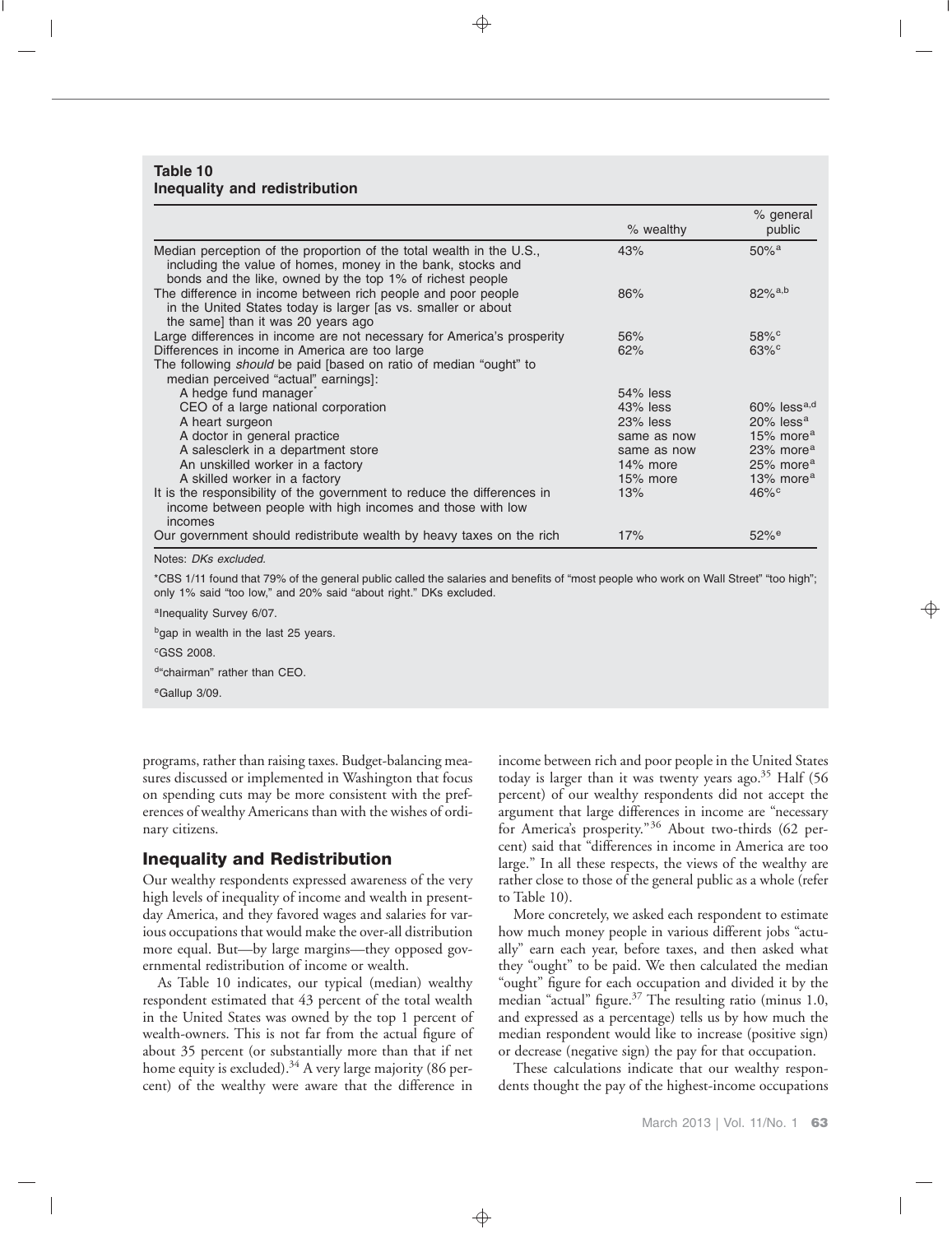we asked about—hedge fund managers and the CEOs of large corporations—should be *decreased* substantially, by 54 percent and 43 percent, respectively, whereas two of the lowest-paid occupations—unskilled and skilled factory workers—should have their earnings *increased* by modest amounts (14 percent and 15 percent, respectively). This would hardly amount to a "leveling" of US incomes, but it would significantly reduce the extent of income inequality in the United States. In each case for which we have comparable data the general public largely agreed, though it would go a bit further, with slightly bigger wage increases for salesclerks, unskilled factory workers, and even doctors in general practice, but a slightly bigger wage cut for CEOs.

It is striking to see wealthy Americans saying that incomes should be more equal. This does *not,* however, mean that the wealthy favor redistributive action by government. Quite the contrary. A very large majority (87 percent) of the wealthy said it is *not* "the responsibility of the government to reduce the differences in income between people with high incomes and those with low incomes." Likewise, 83 percent said that our government should *not* redistribute wealth by heavy taxes on the rich (refer to Table 10). This sentiment is consistent with the status-quo income- and estate-tax rates preferred by the wealthy. Much larger proportions of the general public said that reducing income differences is the responsibility of the federal government (46 percent) and that our government should redistribute wealth by heavy taxes on the rich (52 percent).

#### **Opinion Differences among Wealthy Americans**

Can we say anything about what sorts of wealthy Americans tend to favor or oppose various public policies? For example, do conservative views on social welfare policy, economic regulation, or tax policy tend to increase as wealth increases? Do wealthy professionals differ from wealthy business owners? Do bankers tend to disagree with manufacturers? Owners or employees of domestically-oriented firms with those oriented toward exports? Entrepreneurs who have worked their way up from the bottom ("new money") with inheritors of great wealth ("old money")? There are reasons to expect some differences of these sorts.

Our small pilot study is not ideally suited to answer these questions. In order to perform multivariate analyses and sort out the independent impact of various factors (some of which are correlated with each other), we would need a much larger sample. Still, we can offer some suggestive evidence, beginning with how policy preferences vary with levels of wealth.

#### *Level of Wealth*

Even though our pilot study included only a handful of respondents at the highest levels of wealth, by fitting sim-

#### **Figure 2 The wealthiest of the wealthy tend to favor less regulation**



ple bivariate regression models in which the amount of a respondent's net worth is the independent variable we can obtain estimates of how attitudes change as one moves from the bottom of our wealth distribution (under \$5 million) to near the top (around \$40 million). For this range of wealth, at least, we can estimate the gradients with respect to wealth of various attitudes and behaviors.

Figure 2 offers a clear example concerning economic regulation. Using our questions about whether respondents favored "more," "less," or "about the same amount" of regulation for each of six different industries or industrial sectors, we computed the number of cases in which each respondent favored more regulation minus the number of times he or she favored less regulation. The result was an index of net support for regulation, running from  $-6$  (regulate all six industries less) to  $+6$  (regulate all six of them more).

As Figure 2 indicates, respondents with \$5 million or less in net worth tended to lean slightly toward more regulation, but those with \$40 million leaned distinctly toward less regulation. There is a substantial linear relationship.<sup>38</sup> The slope—which implies a drop of a bit over half a point on our 12-point index for each gain of \$10 million in wealth—is clearly different from zero at a high level of statistical significance ( $p < .002$ ), even in our small sample.39 At least within our wealth range, the wealthiest Americans tended to favor less regulation than the less wealthy did. This is particularly true of regulating the health insurance industry.40

The wealthiest respondents also tilted more toward cutting back domestic social welfare programs, especially Social Security. Using responses to the "expand," "keep about the same," or "cut back" questions concerning five social welfare programs (aid to education, Social Security, job programs, health care, and Food Stamps), we calculated how many of those programs each respondent wanted to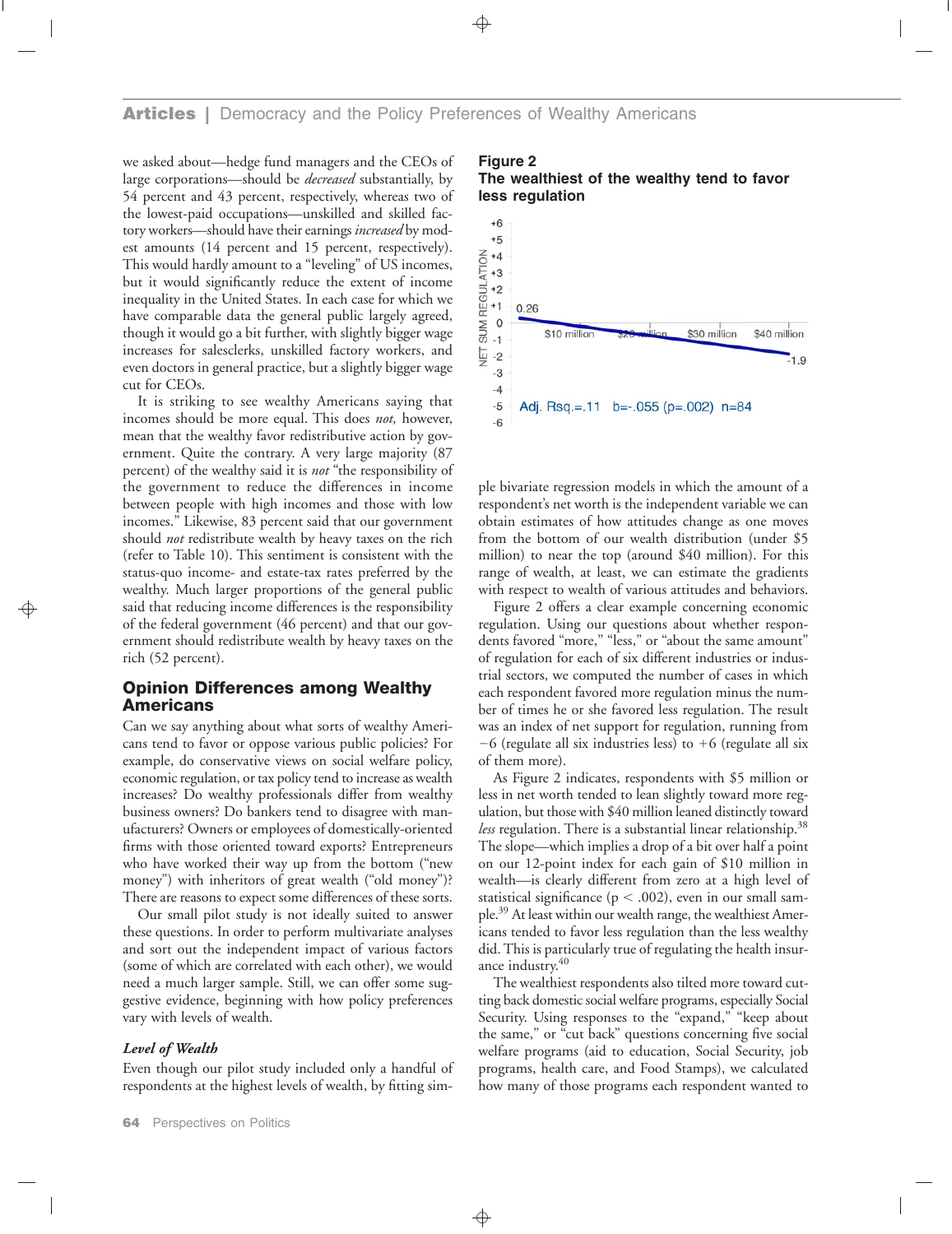expand, minus the number he or she wanted to cut back. The result is an index of net support for social welfare programs that runs from  $-5$  (cut back all five) to  $+5$ (expand all five).

The data show a significant tendency for wealthier respondents to take positions more toward the "cut back" than toward the "expand" end of this index. Each additional \$10 million in wealth corresponded to a drop of nearly half a point on the 10-point scale. There was also a tendency for the wealthiest respondents to tilt even more than the less wealthy toward cutting back Social Security specifically.<sup>41</sup> These relationships are weaker and less certain than those concerning economic regulation.<sup>42</sup> But if a similar or stronger tendency carries through to the highest levels of wealth in the United States as a whole, and if the wealthiest Americans wield especially large amounts of political power, this finding may help explain why cutting these popular programs has remained on the political agenda.

A regression of preferred top-bracket personal income tax rates on the magnitude of wealth produced similar, though less strong, findings: wealthier respondents tended to favor lower income tax rates.<sup>43</sup> Here, too, certain tendencies in US policy making—particularly the decadeslong decline in top marginal income tax rates and the erosion of the estate tax and corporate income tax—may be more closely related to the preferences of very wealthy Americans than to those of average citizens.

Finally, bringing together their views on a number of issues, the wealthiest respondents tended to be somewhat more likely than the less wealthy to call themselves "conservative" on a liberal/conservative self-rating scale.<sup>44</sup>

#### *Personal Characteristics and Economic Positions*

Somewhat to our surprise, when we looked beyond wealth levels, the personal characteristics and economic positions of our respondents generally seemed to make rather little difference to their preferences about government regulation or social welfare policy. To be sure, in a small sample like this one the mere failure of a relationship to attain statistical significance should not be taken as conclusive evidence that that no real relationship exists in the whole population. But real or not, we have found few relationships that are very substantial in magnitude.

Among our wealthy respondents, for example, the relatively young did not differ much from the old.<sup>45</sup> Men and women had very similar preferences.<sup>46</sup> So did the married and the unmarried.<sup>47</sup> Levels of formal education made no discernable difference—at least when we lumped together all advanced degrees, MDs and JDs with MBAs. (We will see, however, that professionals tended to differ from business owners and managers.) Catholics did not differ much from non-Catholics. Those who regularly attended religious services did not generally disagree with those who did not attend.<sup>48</sup> (Elsewhere we and our colleagues have reported that the *charitable activities* of our wealthy respondents, as opposed to their policy preferences, were substantially related to church attendance.) $49$ One exception: Jewish respondents were substantially less inclined to cut back social welfare programs than non-Jewish respondents were.

Particularly striking to us is the fact that—contrary to our expectations—the economic backgrounds and roles of wealthy respondents generally seemed to make little or no difference to how they felt about regulatory or social welfare policies. Households with "old money" —inheritors of substantial wealth—did not differ significantly from those with "new money" (non-inheritors). Business owners did not differ from other wealthy respondents. Those who worked in banking or finance did not tend to be more or less favorable to social welfare programs or economic regulation than others were. Nor did those who work in manufacturing. There was a marginally significant tendency for respondents who did substantial business abroad to be slightly more negative about government regulation—perhaps because they viewed regulation as imposing handicaps on international competitiveness.<sup>50</sup>

These null findings might either reflect sampling error or reveal striking patterns of political homogeneity among the wealthy. In order to find out which is true, we will need more cases to analyze so that finer social and economic distinctions can be drawn among the respondents and more powerful statistical inferences can be drawn, both about particular policies and about the general policy indices we have focused on here.

The chief exception to the pattern of null findings is an important one. The 24 percent of our respondents who classified themselves as "professionals" (mostly lawyers and doctors) differed markedly from the others—including the 41 percent of respondents who described themselves as business owners, the 19% who were business managers, and the 6 percent who were investors. Professionals were particularly distinctive in their support for environmental protection, for action against climate change, and for economic aid abroad. They were also more supportive than others of certain social welfare programs and progressive taxation. Most notably, professionals tilted distinctly in the direction of more regulation rather than less regulation of various industries.<sup>51</sup>

This is not just an artifact of professionals' tendency to be less wealthy than our other respondents. A regression analysis predicting support for more or less regulation (similar to the regression reported in Figure 2, but including both wealth and a professional/not dummy variable as predictors), indicates that being a professional has independent effects. Controlling for wealth, professionals tended to be about 1.3 points more pro-regulation on our 12-point index. $52$  To put it another way, being a professional was associated, on the average, with moving from preferring "less" regulation to favoring the "current amount"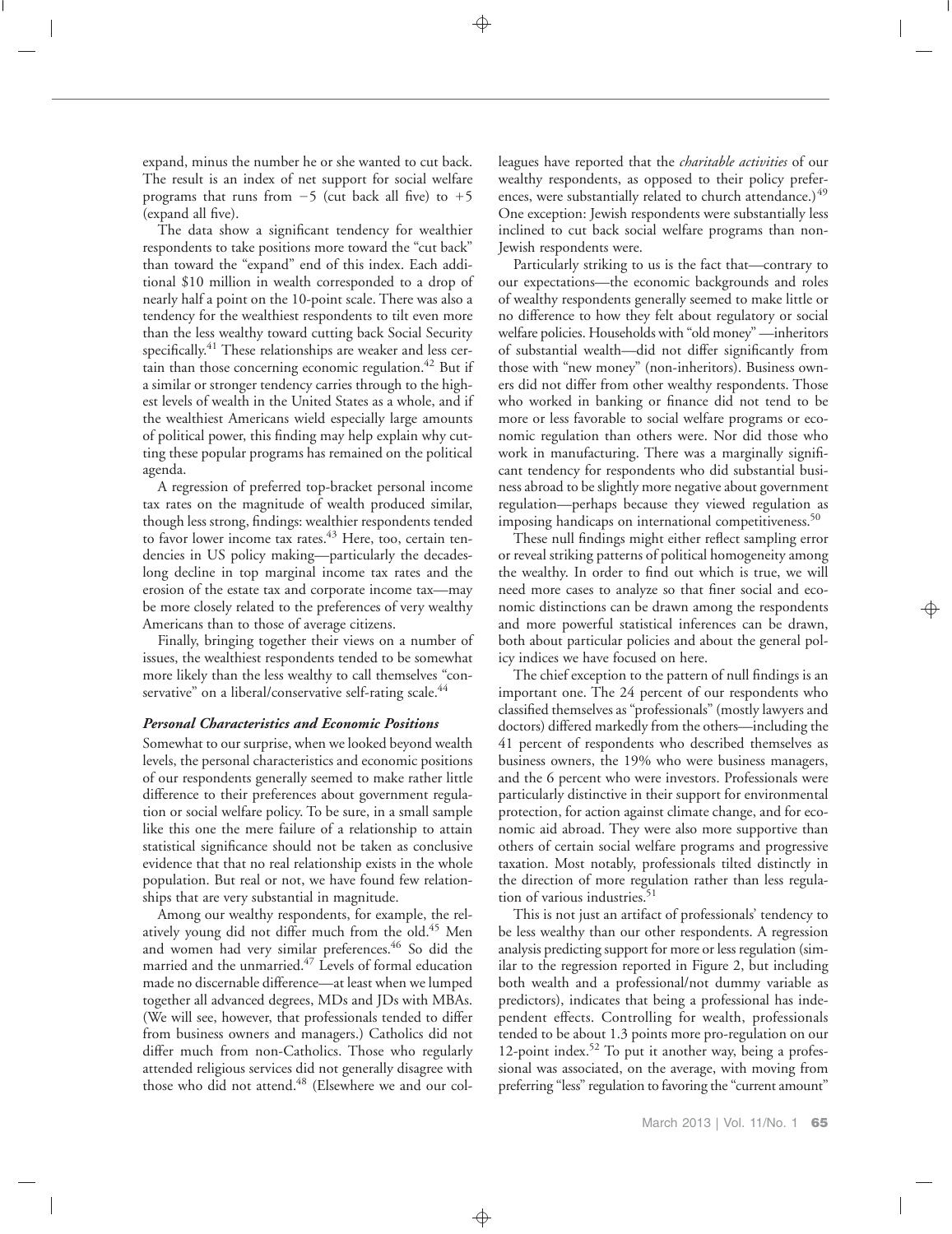of regulation on a little more than one of the six types of regulatory targets included in the index.

At a time when—with a few conspicuous exceptions the biggest political contributions from the wealthy have tended to go to conservative causes, it seems natural to wonder whether and where progressive policies might find a significant base of support among wealthy Americans. Those who believe that support from at least some segment of wealthy Americans was crucial to reforms in the Progressive period, the New Deal, and the Great Society<sup>53</sup>—and who believe such support would be equally crucial to any major reforms in the future—might do well to look for allies mainly among professionals rather than among business owners, managers, or investors.

# **Party Identification**

A variety of studies employing general population samples have shown that affluent Americans are more likely than those further down the income scale to think of themselves as Republicans.<sup>54</sup> The generally conservative policy views of our wealthy SESA respondents also make it natural to suppose that they should be predominantly Republican. And indeed, that is the case. Including independents who lean toward a party, about twice as many of our respondents considered themselves Republicans (58 percent) as considered themselves Democrats (27 percent). In this group—as in the general population—party affiliations were strongly related to liberal/conservative ideology, with Republicans generally more conservative and Democrats more liberal.<sup>55</sup>

However, on economic issues wealthy Democratic respondents tended to be more conservative than Democrats in the general population. It may be that these Democrats' partisan attachments were grounded in social backgrounds and family histories, or in views about moral and social issues, rather than in economic policy preferences.

Among our wealthy respondents, not surprisingly, both party identification and liberal/conservative ideology were closely related to policy preferences of many different sorts. Both, for example, were strongly related to our index of preferences for expanding or cutting back social welfare policies.<sup>56</sup> They were even more strongly related to our index of preferences for regulation of more or fewer industries.57 Opinions on most aspects of US public policy, from taxation,<sup>58</sup> to moral or social issues, to foreign policy, likewise tended to vary by ideology and party affiliation, as they do in the general public. However, the opinion differences we have described between more and less wealthy SESA respondents were not just due to wealthier respondents' greater tendency to be Republicans. Wealth and party had independent effects.<sup>59</sup>

Beyond party affiliation and liberal-conservative ideology, a number of general views about government and politics had independent relationships of their own with various types of policy preferences. We cannot be sure what was causing what, but these relationships begin to hint at certain ways of thinking that hang together and may underlie coherent belief systems.

Among our wealthy respondents, for example, views about how much they trusted government, whether government wastes a lot of tax money, whether we should or should not get involved with the needs of other people, and whether our freedom depends on the free enterprise system were closely associated with preferences concerning both social welfare policy and economic regulation. The same was true of views concerning whether government should do nothing but defense and law enforcement; whether government should provide minimum levels of food, clothing, and shelter; whether government regulation of the economy is essential; whether the government in Washington should see to it that everyone can find a job; and whether government should redistribute income and wealth through heavy taxes on the rich.<sup>60</sup>

Similarly, our respondents' preferences about social welfare policies and economic regulation varied with their opinions about whether domestic programs should be cut to reduce deficits; whether the federal government has gone too far in regulating business; whether differences in income in America are too large; whether it is the government's responsibility to reduce income differences; how much more or less CEOs should be paid than they are now; how important the problem of childhood poverty is; and how important luck is in affecting people's economic success.<sup>61</sup>

These relationships offer little more than hints about belief systems. To fully work out the logic and structure of political opinions among wealthy Americans will require a national sample with more cases.

# **Conclusion**

The political role of wealth has been a prominent concern of political theorists for centuries. Aristotle classified regimes based on the correlation between wealth and political power, while Machiavelli devoted close study to the attempts of classical and Renaissance republics to constrain the political influence of wealthy citizens.<sup>62</sup> In our own era, after a period of relative neglect the relationship between economic inequality and political inequality has reemerged as a subject of scrutiny—with a boost from the APSA task force led by Theda Skocpol and Lawrence Jacobs.<sup>63</sup> Recently political scientists have characterized contemporary America as an *Unequal Democracy,* where an *Unheavenly Chorus* sings with unequal political voices; as an arena of *Winner-Take-All Politics*; even as an outright (albeit circumscribed) *Oligarchy.*<sup>64</sup>

Given the centrality of moneyed interests to any understanding of democratic politics, it is striking how little political scientists actually know about the political attitudes and behavior of wealthy citizens. Our SESA pilot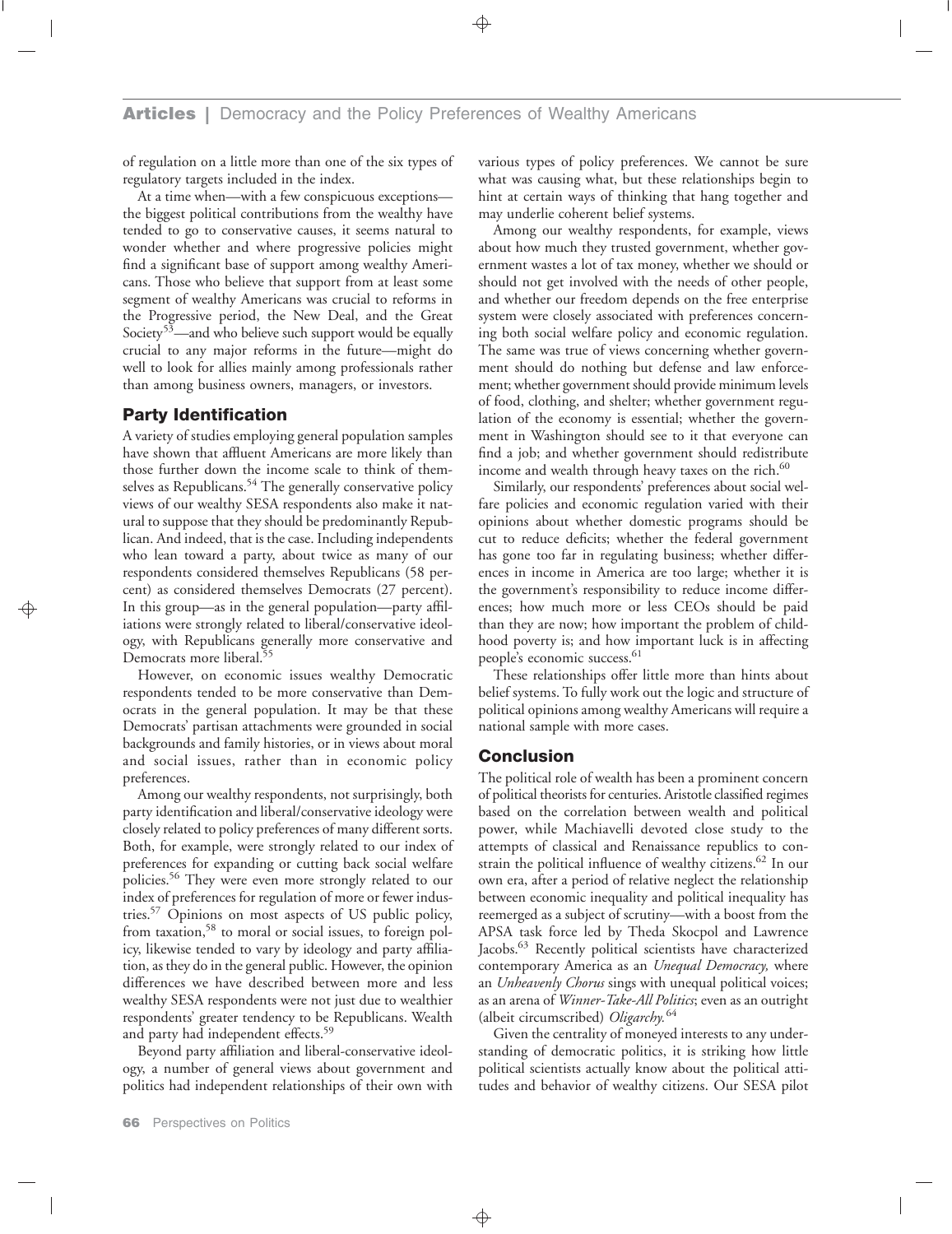study represents an effort to begin to fill that gap. The sample is small and confined to the Chicago metropolitan area. Thus it is possible that our findings are distorted by the sampling error inevitable in a small pilot survey (potentially compounded by the special difficulties of interviewing economic elites), or that wealthy people in other parts of the country are quite different from those in the Chicago area. Nevertheless, our data provide a first systematic glimpse of the policy preferences of wealthy Americans and shed suggestive light on the potential implications of unequal responsiveness to those policy preferences.

When we compare wealthy Americans' responses to our survey with the responses that the general public has given in various other polls and surveys, we find a variety of substantial differences in policy preferences.

Our evidence indicates that the wealthy are much more concerned than other Americans about budget deficits. The wealthy are much more favorable toward cutting social welfare programs, especially Social Security and health care. They are considerably less supportive of several jobs and income programs, including an abovepoverty-level minimum wage, a "decent" standard of living for the unemployed, increasing the Earned Income Tax Credit, and having the federal government "see to" —or actually provide—jobs for those who cannot find them in the private sector.

Judging by our evidence, wealthy Americans are much less willing than others to provide broad educational opportunities, by "spend[ing] whatever is necessary to ensure that all children have really good public schools they can go to" or "mak[ing] sure that everyone who wants to go to college can do so." They are less willing to pay more taxes in order to provide health coverage for everyone, and they are much less supportive of tax-financed national health insurance. The wealthy tend to favor lower estate tax rates and to be less eager to increase income taxes on highincome people. They express concern about economic inequality and favor somewhat more egalitarian wages than they perceive as presently existing, but—to a much greater extent than the general public—the wealthy oppose government action to redistribute income or wealth.

The wealthy are significantly less favorable to increasing government regulation of Wall Street firms, the health care industry, small business, and especially big corporations.

Many of these differences seem susceptible to straightforward interpretation as reflections of the distinctive economic interests of wealthy citizens. Economic regulation, for example—even if it provides net benefits for consumers and society as a whole—may impose net costs on some wealthy investors. Although social programs aim to help millions of lower-income, ill, and retired citizens, they may barely touch the wealthy, who do not generally have to rely upon Food Stamps, Social Security payments, or (in many cases) even public schools. Under our tax system—in which effective rates remain mildly progressive or at least proportional to income—a wealthy American can be forced to pay millions of dollars in taxes to fund programs that he or she views as yielding only meager personal benefits. By the same token, when it comes to dealing with budget deficits, the wealthy may (in material terms) have less to lose from spending cuts than from tax increases, and wealthy bond owners may be particularly wary of deficit-induced inflation that would undercut bond values.

Of course we should also consider a very different interpretation: that the distinctive policy preferences of wealthy Americans may reflect better information, deeper thinking about the problems facing the country, and a clearerheaded understanding of economic and social reality than most citizens have—including the possibility that government may often be incapable of achieving what we would like it to achieve. Perhaps our wealthy respondents (most of them highly educated and quite attentive to politics) are right to think that government jobs programs don't work, that education is more likely to be improved by market-oriented reforms than by major increases in spending on public schools or college scholarships, that citizens can provide for their own health care, that economic markets can mostly regulate themselves efficiently, and that budget deficits currently present a greater danger to the United States than joblessness does.

Yet any superior knowledge among the wealthy may tend to be one-sided. Wealthy Americans appear to be acutely aware of marginal tax rates and of the costs and inconveniences of economic regulation, but they may know no more—perhaps less—than ordinary citizens do about the benefits of regulations or of spending programs that require tax revenue. This may be particularly true when it comes to social welfare programs. Few wealthy Americans and few of their friends or family members—are likely to need unemployment insurance or Medicaid. Few have to face unemployment, home foreclosures, or bankruptcy.<sup>65</sup> Even if the wealthy tend to have unusually high cognitive skills and abundant information about politics, they may lack certain kinds of information that can be highly relevant to a balanced assessment of public policies. Their experiential base tends to differ from that of other citizens.

We cannot hope here to choose definitively between such contrasting interpretations of wealthy Americans' policy preferences. Nor, for that matter, can we resolve disputes about how much attention policy makers ought to pay to the preferences of ordinary citizens. On the latter question the present authors are not in total agreement among ourselves. One of us has argued at length that the American public is "rational" (in the aggregate) and that its policy preferences deserve respect. But another has emphasized the errors, inconsistencies, and delusions of ordinary citizens.<sup>66</sup>

If our wealthy respondents are better informed and more realistic in their political thinking, the substantial differences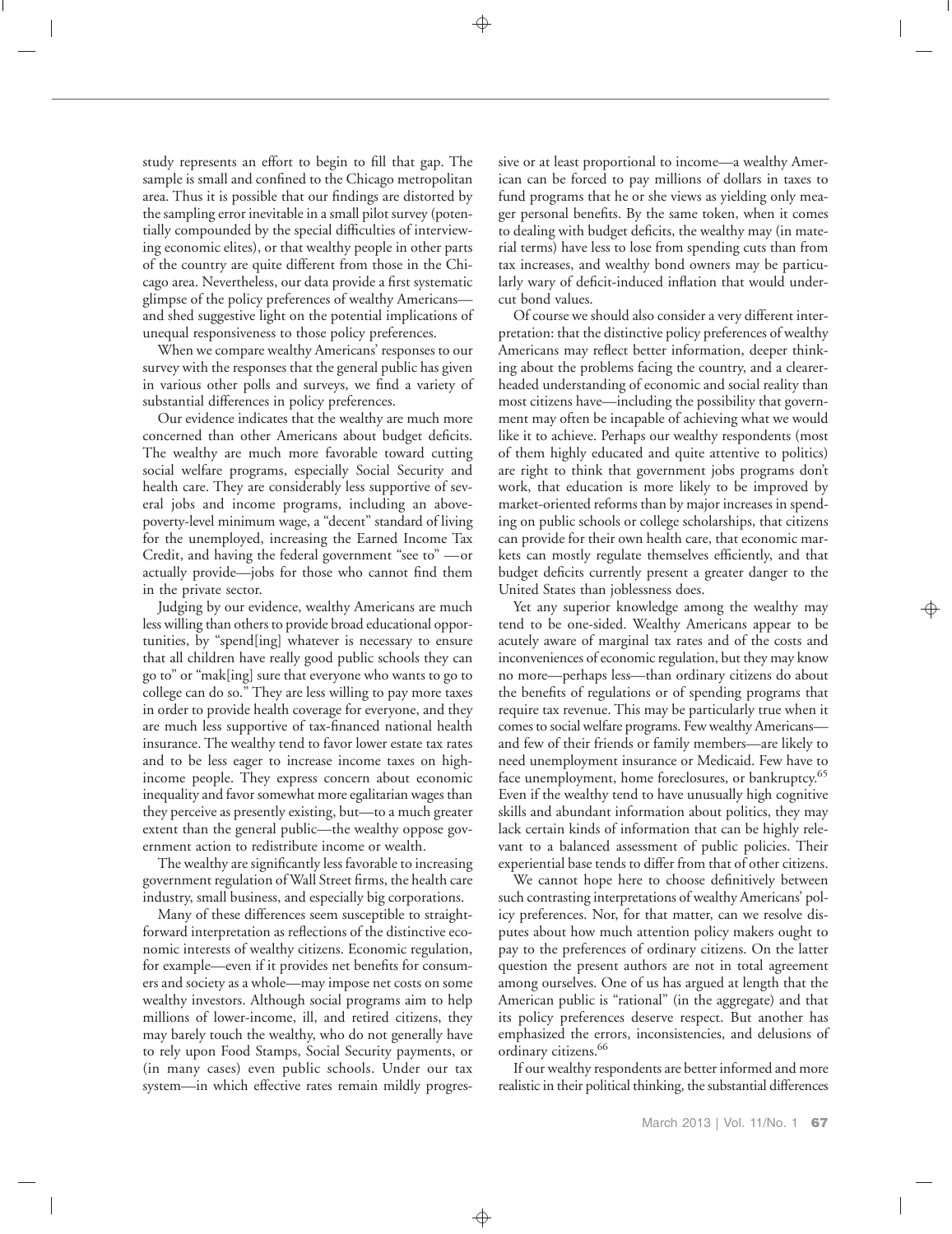# **Articles |** Democracy and the Policy Preferences of Wealthy Americans

we observe between their policy preferences and those of ordinary citizens reflect poorly on the civic competence of the latter, even in the aggregate. Yet if those divergences at least partly reflect peculiar interests and biased perspectives of the wealthy, then the prospect of unequal political clout must be troubling to (small-d) democrats. It raises a serious challenge to a core democratic value, i.e., the idea that government policymaking should be attentive to the interests of all citizens.

We can offer little new evidence about the extent to which the wealthy actually influence policy making, although our evidence supports the long-standing finding that the affluent participate disproportionately in politics. But if one accepts, at least for the sake of argument, the notion that the wealthy exert substantial political power, our findings may shed some light on the current state of American politics. For example, the contemporary emphasis in Washington on reducing the federal budget deficit addresses what is, by far, the most important public problem in the minds of wealthy Americans—though not of the American public as a whole. The willingness of many policy makers to cut popular social welfare programs, and their reluctance to increase taxes on people with high incomes, may be explained in part by the fact that social welfare programs and increased taxes on the rich are much less popular among wealthy people than among ordinary citizens. And the turn away from economic regulation in recent decades—a turn that left exotic financial derivatives unregulated before the 2008–09 financial crash in which they played such a prominent part, and that left Washington surprisingly inhospitable to more rigorous banking regulation even after that crash<sup>67</sup>—may be attributable, in part, to the distinctive antipathy of wealthy citizens to government regulation of the economy.

Obviously, our findings regarding the policy preferences of wealthy Americans cannot, in and of themselves, provide any direct evidence that those preferences actually shape public policy. Much better data and much more work will be necessary to begin to pin down how, and to what extent, the distinctive preferences of the wealthy actually matter. In the meantime, however, the apparent consistency between the preferences of the wealthy and the contours of actual policy in certain important areas especially social welfare policies, and to a lesser extent economic regulation and taxation—is, at least, suggestive of significant influence.

How might our findings fit into the broader story of rising economic inequality in the United States $68$ ? The American political system has done less than other rich democracies to redress growing inequality in "market" incomes,69 and may also have done more to exacerbate that inequality in the first place.<sup>70</sup> Is this distinctive political response a reflection of the disproportionate political power of wealthy Americans? Have the preferences of the wealthy moved rightward, $71$  so that they now exert their

power in more anti-egalitarian directions? Has increasing economic inequality itself increased the power of the wealthy, producing even stronger obstacles to egalitarian policies? Unfortunately, our snapshot of the preferences of the wealthy at a single point in time cannot answer these questions—but it may provide a starting point for future work on the complex relationship between economic and political change.

Even without being able to gauge the actual political power of wealthy citizens, we can confidently reject the view that extensive political power by the wealthy would be of little practical importance anyway because their policy preferences are much the same as everyone else's. On many important issues the preferences of the wealthy appear to differ markedly from those of the general public. Thus, if policy makers do weigh citizens' policy preferences differentially based on their income or wealth, the result will not only significantly violate democratic ideals of political equality, but will also affect the substantive contours of American public policy.

# **Notes**

- 1 Ferguson 1995; Domhoff 2010; Block 2007.
- 2 Winters 2011; see Page and Jacobs 2009.
- 3 Hacker and Pierson, 2010.
- 4 Bartels 2008; Gilens 2005, 2012.
- 5 Soroka and Wlezien 2008. But see Gilens 2009 and Gilens 2012 for evidence that the affluent (the top 20 percent or so of US income earners) do in fact have many policy preferences that are quite distinct from those of most Americans. For similar but more limited evidence about the top 4 percent or so of income earners, see Page and Hennessy 2010.
- 6 Gilens, constrained by the varying (and often broad) top income categories in existing surveys, used a curvilinear extrapolation based on R's income and R's income-squared to estimate preferences at the ninetieth percentile point (the middle of the top 20 percent of respondents.) In some cases this required extrapolation beyond the highest level of income actually distinguished in a particular survey.
- 7 The old (1977, 1978, and 1980) GSS surveys analyzed by Page and Hennessy 2010 set unusually high lower bounds for the top category of respondents' incomes, so that very high income respondents could beidentified and aggregated across the three surveys.
- 8 See http://www.federalreserve.gov/econresdata/scf/ scfindex.htm, especially papers by Arthur Kennickell.
- 9 For critiques of existing surveys concerning charitable giving by the affluent, see Page, Cook, and Moskowitz 2011, 2012; Cook, Page, and Moskowitz 2012.
- 10 The SESA Advisory Board: Christopher Jencks (Chair), Anthony Atkinson, Thomas Cook, Michael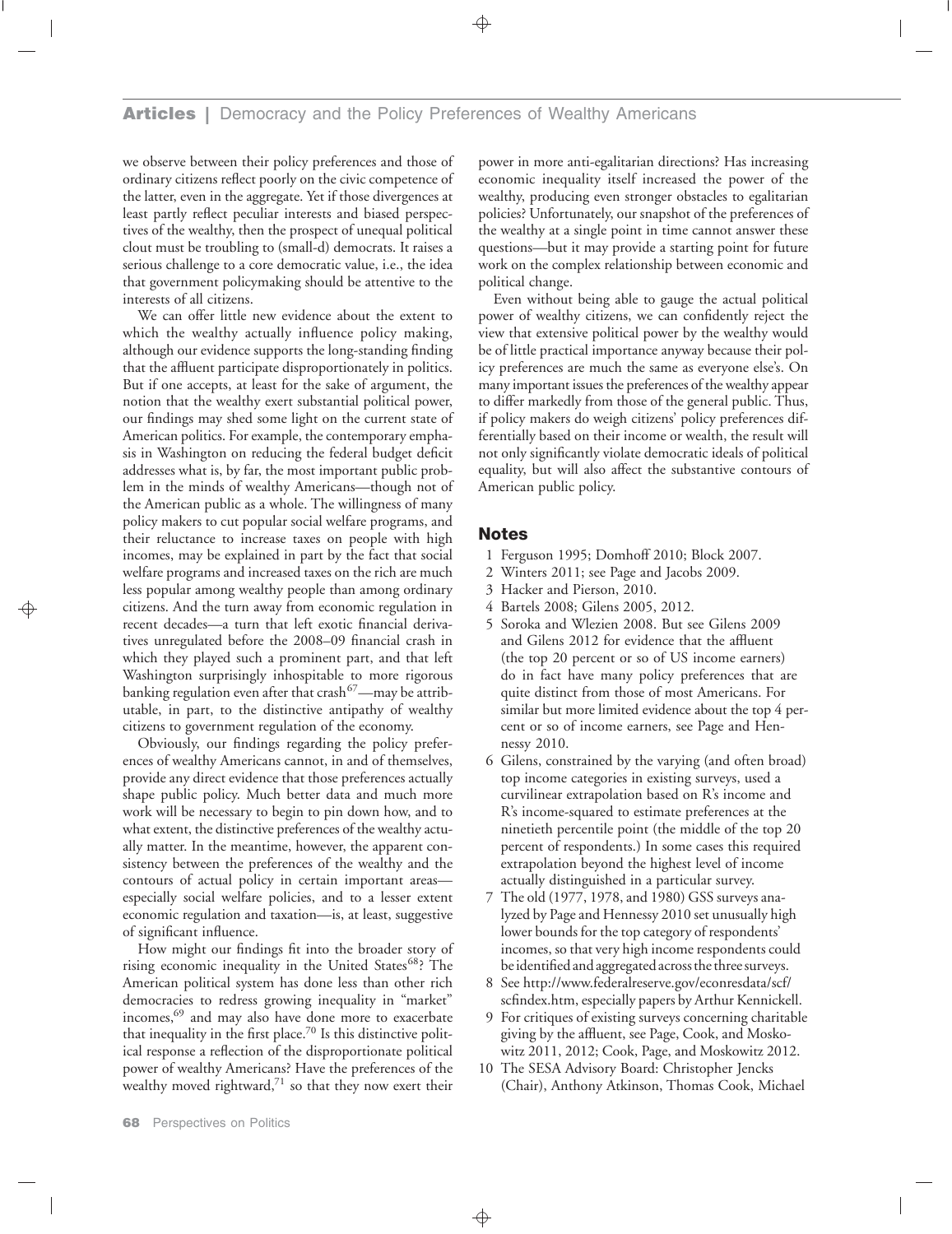Hout, Robert Michael, Fritz Scheuren, Timothy Smeeding, Sidney Verba. Study Collaborators: Larry Bartels, Fay Lomax Cook, James Druckman, Ned English, David Figlio, Daniel Galvin, Edward Greenberg, Jon Guryan, Catherine Haggerty, Lawrence Jacobs, Leslie McCall, Benjamin Page, Jonathan Parker, Steven Pedlow, Jason Seawright. Research Assistants and helpers: Emily Alvarez, Brian Harrison, Cari Lynn Hennessy, Thomas Leeper, Rachel Moskowitz, Joshua Robison, Fiona Chin.

- 11 For more detail on the difficulties inherent in surveying the wealthy and on our efforts to solve them, see Page, Bartels and Seawright 2011.
- 12 We have explored this issue at some length. US Code Title 26 Section 6103 clearly restricts the use of confidential IRS data to certain named public purposes and named governmental agencies.
- 13 Use of the WealthFinder list—provided by InfoUSA—was originally suggested by Ned English, who subsequently scoured many commercial data sources for the additional household-level data that we used to select the wealthiest respondents from the list. The "top 4 percent" estimate is our own, based on extensive experience with the list; the proprietors offer a more optimistic, higher-wealth characterization.
- 14 Due to an error in sampling implementation the first 21 respondents, interviewed in autumn 2010, had lower average wealth levels than intended. These 21 respondents are useful for comparative purposes, including correlation and regression analyses, but they are excluded from the marginal frequencies reported here so as not to distort representativeness of the top 1 percent of wealth-holders. Marginal frequencies are based on the 83 interviews produced by our refined sampling procedures. The refined sampling design, using the filter variables mentioned in the text, drew from the Execureach list as well as the Wealthfinder "rank A" list; 49 completed interviews came from Wealthfinder only, 10 from Execureach only, and 23 from both lists. For our present purposes we analyze all three of these groups together. We believe that they constitute a reasonably representative sample of the top 1 percent or so of wealth holders within the Chicago metropolitan area.
- 15 Our 37 percent completion rate applies to the refined sample of 222 names (232 minus 10 deceased, missing, or ineligible) from which we obtained 83 interviews.
- 16 It is impossible to know exactly where the top 1 percent begins. An analysis of SCF data indicates that at the time of the SESA survey it started at wealth of about \$8.7 million.
- 17 Our tests using various criterion variables have shown no significant mode effects.
- 18 Verba, Schlozman, and Brady 1995; Schlozman, Verba, and Brady 2012.
- 19 Precisely comparable data are not available for the general public, but 2004 GSS and 2008 ANES questions that referred to contacts over a full year rather than six months, and to a broader range of possible contacts (including state and local as well as federal officials), found fewer than 25 percent making any contact.
- 20 Cook, Page, and Moskowitz 2012.
- 21 Under certain reasonable assumptions about survey responses and underlying preferences, our measure of the net balance of opinion can be taken as indicating the average position of respondents on an expand/cut back continuum.
- 22 According to this same March 2011 CBS battery of questions about reducing the budget deficit, only 22 percent of Americans expressed willingness to "reduce spending on Medicare, the government health insurance program for seniors"; 42 percent were willing to reduce student loans; 52 percent were willing to reduce defense spending; and 55 percent were willing to reduce farm subsidies. "Don't Know" responses are excluded.
- 23 See, for example, Cook and Barrett 1992, Cook and Czaplewski 2009.
- 24 Blank 1997, 20, 229.
- 25 See US Social Security Administration 2011.
- 26 The use of identically worded questions is particularly important when comparing opinions about Social Security privatization. Variant survey items about "allow[ing] younger workers to invest a portion of their Social Security taxes in retirement accounts of their choice," not mentioning a corresponding decrease in guaranteed benefits, have elicited majority approval for privatization (Pew 9/10: 68 percent pro, 33 percent con.) Mentions of lower guaranteed benefits, risks of stock market losses, or restrictions on investment choices (likely to be necessary to avoid high administrative costs) all lead to lower measured public support for privatization. AARP 7/10 found 81 percent support for a "guaranteed benefit without investment risk," with only 19 percent saying that Social Security should be "more like an investment account with people taking the risk of possible investment losses for the possibility of greater returns." "Don't knows" are excluded.
- 27 Public support for national health insurance may have declined between this 2008 survey and the 2011 SESA, but surely not enough to erase the large difference in preferences between the general public and the wealthy.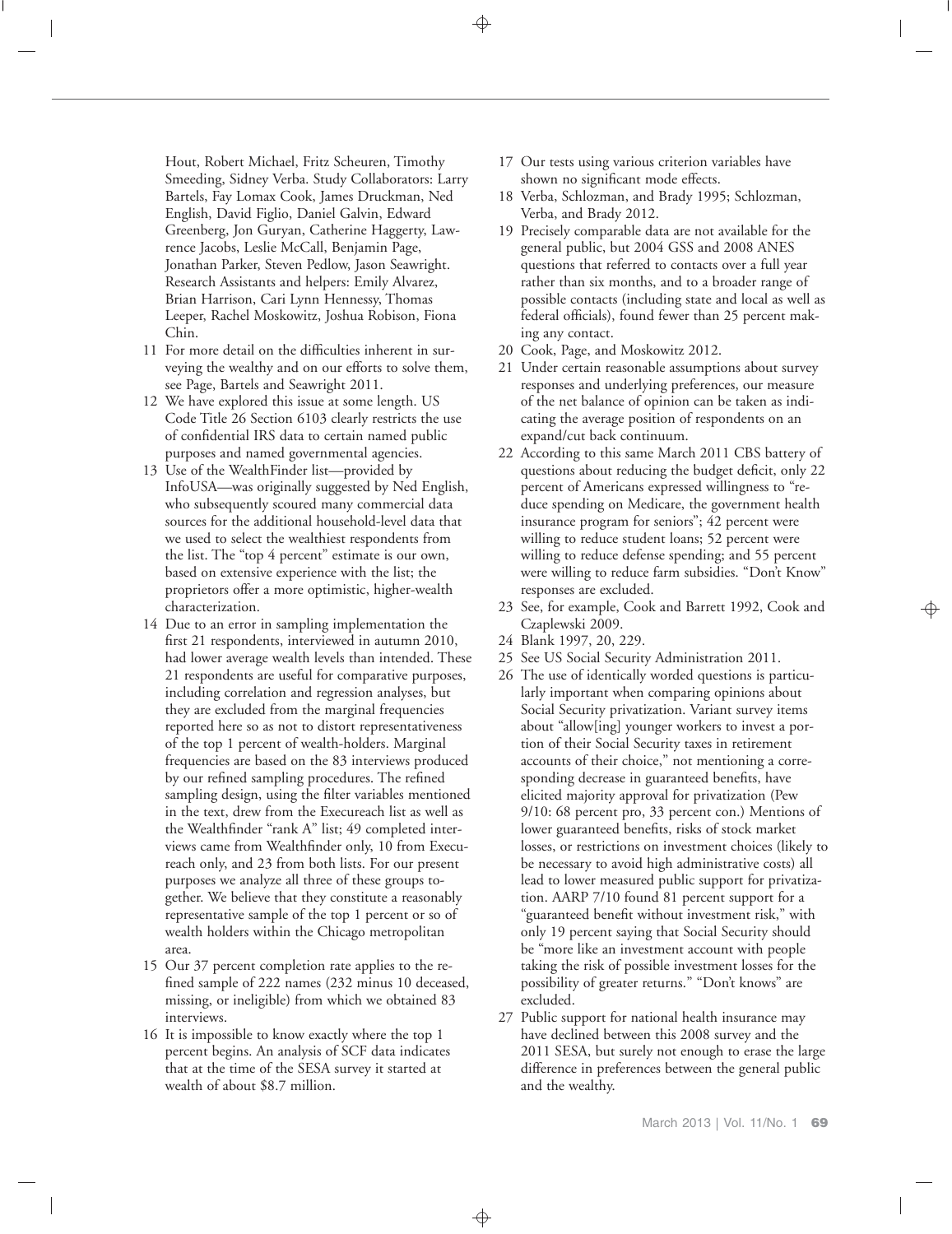- 28 "About the same" responses concerning tax incidence were much less frequent for other taxes: personal income taxes 18 percent; corporate income taxes 23 percent; property taxes 35 percent; payroll taxes 34 percent; sales taxes 61 percent. "Don't knows" are excluded.
- 29 On public confusion about taxes, see Page and Jacobs 2009, ch. 4, and Bartels 2008, ch. 6 and 7.
- 30 The actual incidence of corporate income taxes and property taxes is disputed by some economists, but it is clear that the owners of capital bear a substantial share of both.
- 31 The Bush tax cuts provided roughly equal *percentage* reductions in amounts of income tax paid at all income levels. Since this reduced the proportion of federal revenue produced by the progressive income tax, and increased the proportion produced by regressive payroll taxes, the net effect was to make the US federal tax system less progressive.
- 32 ANES 7/10. "No answer" and "neither favor nor oppose" are excluded.
- 33 Pew 7/11: "mostly focus on cutting major programs" 22 percent; ".on increasing taxes" 9 percent "do a combination of both" 69 percent. When CBS 1/11 offered only two options, "cutting government spending" got 79 percent support and "increasing taxes" [presumably on everyone] got only 9 percent, but another 9 percent of respondents volunteered "both." CBS 1/11 found that, when warned that the money Social Security takes in from taxpayers is not enough to pay for the program in the long run and asked to choose between reducing future Social Security benefits or raising Social Security taxes, 72 percent chose a tax raise and only 28 percent chose reduced benefits. "Don't knows" are excluded for all three items.
- 34 Wolff 2002, 83.
- 35 See Atkinson, Piketty and Saez 2011.
- 36 However, 61 percent of the wealthy did say that large differences in pay are "absolutely" necessary (19 percent) or "probably" necessary (42 percent) in order to get people to work hard.
- 37 We prefer using medians rather than means because they reduce the impact of a few wildly inaccurate perceptions of "actual" earnings; but the substantive results for means are quite similar. Desired changes in earnings based on ratios of mean "ought" to "actual" responses by the wealthy are: hedge fund manager  $-75$  percent; CEO  $-60$  percent; heart surgeon -14 percent; doctor +11 percent; sales clerk -11 percent; unskilled worker -8 percent; skilled worker -7 percent.
- 38 For theoretical reasons we anticipated that the *magnitude* rather than the absolute level of wealth would best predict various attitudes and behaviors. (It

seems implausible that the addition of \$10 million to the wealth of a billionaire would change his opinions just as much as a move from \$10 million to \$20 million in total wealth would.) In the case of regulation—though not with several other dependent variables—a regression using log base 2 of wealth as the independent variable did just as well as absolute wealth:  $b = -.579***$  (indicating a bit more than a half point drop on our 12-point regulation scale for every doubling of wealth); adj. R-sq .117\*\*\* ( $p < .001$ ),  $n = 84$ . But within our wealth range, for the regulation case we cannot make a decisive distinction between the two functional forms of relationship. For the sake of consistency with our analyses of other relationships that are definitely more nearly linear than log-linear, we present the linear results here. The key to our notations concerning statistical significance is  $* p < .05$ , \*\*  $p < .01$ , \*\*\*  $p < .001$ .

- 39 The regression results displayed in Figure 2—like all other regressions and correlations reported here unless otherwise specified—are based on all SESA cases ( $n = 104$ ), not just the 83 cases from the refined sample that were used to calculate marginal frequencies of responses. Relationships should be less sensitive than marginal frequencies to the possibly less representative (and lower-wealth) nature of the 21 initial cases. This regression ( $b = -.0550**$  for wealth in \$1 million units, adj. R-sq.  $= .11$ , p  $=$ .002,  $n = 84$ ) used our "final" measure of wealth including interpolated midpoint wealth values for respondents who would only locate themselves within a range of wealth. A regression using only the cases with "raw" (precise) wealth data and only those from the refined sample  $(n = 44)$  initially seemed to show an even stronger impact of greater wealth upon less support for regulation:  $b = -.0872***$ (that is, a decline of close to a full point on the 12-point scale for each additional \$10 million in wealth); adj. R-sq =  $.156$ , p =  $.004$ . However, we have concluded that these results are misleading because of the exclusion of so many cases, especially at the high end of wealth.
- 40 In a regression with more, the same amount, or less regulation of the health insurance industry as the dependent variable, the level of wealth accounted for 20 percent of the variance and the negative coefficient was significant at  $p = .002$ .
- 41 For wealth with the social welfare support index,  $r =$  $-.23^*$ , which corresponds to a drop of 0.42 points on the 10-point index for each \$10 million increase in wealth. For expand/keep the same/cut back Social Security,  $r = -.23^*$ . Both figures are based on all SESA cases that have "final" wealth measures, except that the highest single wealth-holder is excluded as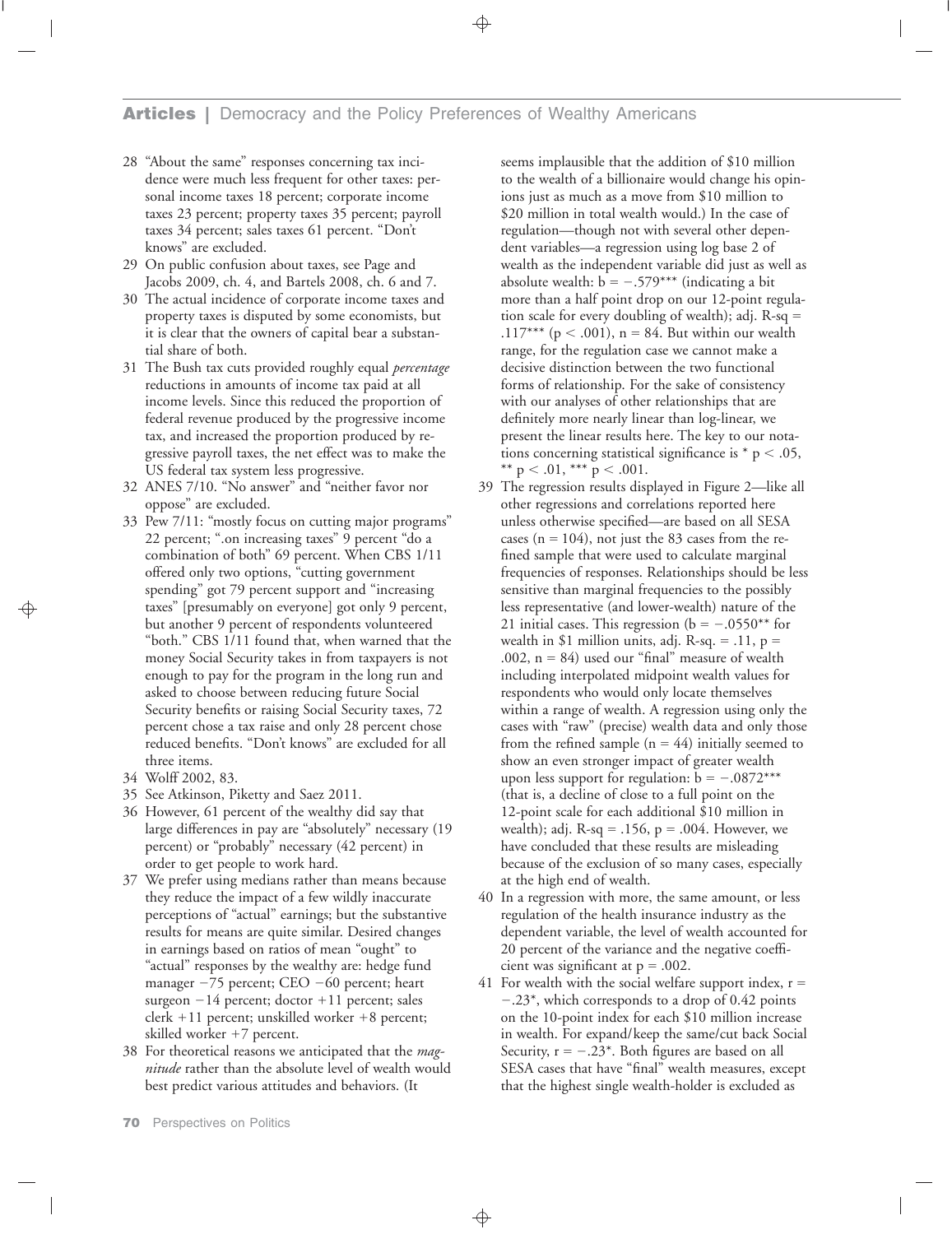probably having undue impact on estimated relationships ( $n = 83, 81$ ).

- 42 In an earlier version of this analysis we reported a stronger social welfare relationship based on "raw" wealth measures and only cases from the refined sample; we found a drop of about three-quarters (0.775) of a point on the ten-point social welfare support scale for each \$10 million increase in wealth  $(b = -.0775***, p = .005, n = 45)$ . However, we have come to believe that the exclusion of so many cases, especially at the high-wealth end, renders this result misleading. It depends too much upon a small and perhaps atypical set of highwealth respondents.
- 43 In a regression predicting the preferred top-bracket income tax rate by the magnitude (log2) of wealth, 5 percent of the variance was accounted for and the negative coefficient was marginally significant ( $p =$ .067).
- 44 For wealth with a 7-point self-rating scale that runs from "extremely liberal" to "extremely conservative,"  $r = .24^*$ . We suspect that this relationship would be stronger if it were restricted to ideology concerning economic and social welfare policies, rather than also encompassing social and moral issues on which wealthy Americans tend to be libertarian. In the future we intend to analyze these two dimensions separately.
- 45 A possible exception is that older wealthy respondents may tend to be slightly less favorable than younger ones to cutting social programs:  $r = .19 + .$
- 46 The Pearson correlation coefficients upon which these generalizations are based were calculated for all 104 SESA respondents. Among the 83 refinedsample cases, men tilted more toward cutting social welfare programs than women did:  $r = -.27*$  with a male/not dummy variable. For all cases,  $r = -.15$ ,  $p = .134$ .
- 47 The married may have been slightly more negative about regulation;  $R = -.16$ ,  $p = .100$ .
- 48 Our data hint that the fact of some church attendance may have been associated with slightly more negative opinions about government regulation  $(r = -.18 + \text{ with our regulate more/less index})$ , but a more differentiated measure of the frequency of attendance was not significantly related to the index.
- 49 Page, Cook, and Moskowitz 2011. Catholics also differed somewhat from non-Catholics in their charitable activities, and inheritors of substantial wealth differed from non-inheritors.
- 50  $R = -0.19 +$  with our index of support for more or less regulation.
- 51  $R = .26^{**}$  for a professional/not dummy variable with our index of support for more or less regula-

tion. For our index of social welfare programs,  $r =$ .16 (n.s.;  $p = .101$ ), but there were significant relationships with specific programs.

- 52 For wealth,  $b = -.0468**$  (beta =  $-.283**$ ); for professional/not,  $b = 1.33$ <sup>\*</sup> (beta = .223<sup>\*</sup>). Adj.  $R-sq = .138***$ . This regression used all 84 SESA cases for which "final" wealth data were available, including cases in which we interpolated wealth values at the midpoint of wealth ranges. Using only the 57 cases with "raw" (precise) wealth measures the results are similar, and a bit more of the variance is accounted for: for wealth,  $b = -.0653*$  (beta =  $-.282^*$ ); for professional/not,  $b = 1.57^*$  (beta = .278\*). Adj. R-sq = .178\*\*. As indicated earlier, however, we have come to consider relationships estimated on the basis of "final" wealth to be more accurate because of the substantial gain in number of cases, especially at the high end of wealth.
- 53 See Wiebe 1967; Swenson 2002; Ferguson 1995.
- 54 See Stonecash 2000; Bartels 2008, chapter 3; Gelman et al. 2008.
- 55  $R = .84***$  between the 7-point party identification scale and a 7-point liberal/conservative self-rating scale.
- 56 For the index of social welfare program support with party and ideology, respectively,  $r = -.48***$  and  $-.59***$ .
- 57 For party identification and the regulation index,  $r =$  $-.57***$ .
- 58 With party and ideology (respectively), r values are: for desired marginal income tax rate in the highest bracket,  $-.51***$ ,  $-.51***$ ; for the desired top capital gains tax rate,  $-.51***$ ,  $-.46***$ ; for desired tax rate on \$10 million estates,  $-.34***$ ,  $-.37***$ ; for desired tax rate on \$100 million estates,  $-.47***$ ,  $-.49***.$
- 59 In a regression using "raw" wealth data, for example, wealth and party identification were estimated to have roughly equal effects on our index of preferences for expanding or cutting back social welfare policy: betas =  $-.339**$  and =  $-.316*$ , respectively. Adj. R-sq =  $.228***$ , n = 54.
- 60 Our social welfare index and regulation index correlated with each of these views at levels ranging from  $r = .21^*$  to  $r = .42^{***}$ , with most nearer the high end of the range.
- 61 Our social welfare index and our regulation index correlated with each of these views in the range of  $r = .29^{**}$  to  $r = .58^{***}$ .
- 62 McCormick 2011.
- 63 See Jacobs and Skocpol 2005.
- 64 Bartels 2008; Schlozman, Verba, and Brady 2012; Hacker and Pierson 2010; Winters 2011.
- 65 We are indebted to an anonymous referee for these examples.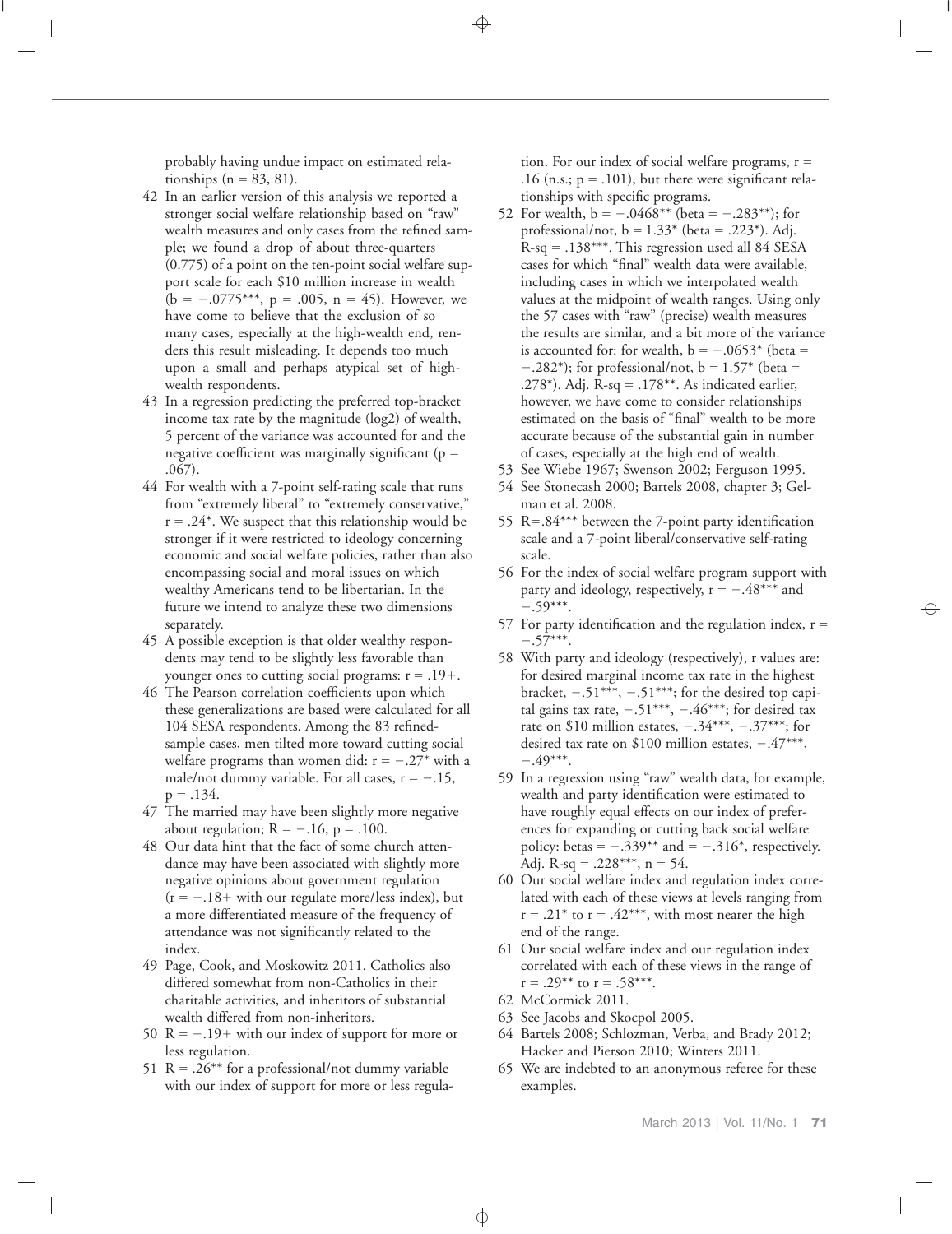- 66 Contrast Page and Shapiro 1992, and Page with Bouton 2006, with Bartels 2008.
- 67 See Davis 2009; Krippner 2011.
- 68 Piketty and Saez 2003.
- 69 Kenworthy and Pontusson 2005.
- 70 Hacker and Pierson 2010.
- 71 Ferguson and Rogers 1986.

# **References**

- Atkinson, Anthony B., Thomas Piketty, and Emmanuel Saez. 2011. "Top Incomes in the Long Run of History." *Journal of Economic Literature* 49: 3–71.
- Bartels, Larry M. 2008 *Unequal Democracy: The Political Economy of the New Gilded Age.* New York: Russell Sage Foundation and Princeton University Press.
- Blank, Rebecca M. 1997. *It Takes a Nation: A New Agenda for Fighting Poverty.* New York: Russell Sage Foundation and Princeton University Press.
- Block, Fred. 2007. "Understanding the Diverging Trajectories of the United States and Western Europe: A Neo-Polanyian Analysis." *Politics & Society* 35(1): 3–33.
- Cook, Fay Lomax, with Elizabeth J. Barrett. 1992. *Support for the Welfare State: The Views of Congress and the Public.* New York: Columbia University Press.
- Cook, Fay Lomax, and M. Czaplewski. 2009. "Public Opinion and Social Insurance: The American Experience." In *Social Insurance and Social Justice: Social Security, Medicare, and the Campaign Against Entitlements,* ed. Leah Rogne, Carroll Estes, Brian Grossman, Brooke Mollister and Erica Solway. New York: Springer.
- Cook, Fay Lomax, Benjamin I. Page, and Rachel L. Moskowitz. 2012. "Research Note: Political Participation by Wealthy Americans." Unpublished, Northwestern University. November.
- Davis, Gerald F. 2009. *Managed by the Markets: How Finance Re-Shaped America.* New York: Oxford University Press.
- Domhoff, G. William. 2010. *Who Rules America? Challenges to Corporate and Class Dominance.* 6th ed. Boston: McGraw Hill.
- Ferguson, Thomas. 1995. *Golden Rule: The Investment Theory of Party Competition and the Logic of Money-Driven Political Systems.* Chicago: University of Chicago Press.
- Ferguson, Thomas, and Joel Rogers. 1986. *Right Turn: The Decline of the Democrats and the Future of American Politics.* New York: Hill and Wang.
- Gelman, Andrew, David Park, Boris Shor, Joseph Bafumi, and Heronimo Cortina. 2008. *Red State, Blue State, Rich State, Poor State: Why Americans Vote the Way They Do.* Princeton, NJ: Princeton University Press.
- Gilens, Martin. 2005. "Inequality and Democratic Responsiveness." *Public Opinion Quarterly* 69: 778–96.<br>— 2009. "Preference Gaps and Inequality in Repre-
- sentation." *PS: Political Science & Politics* 42(2): 335–41. \_. 2012. *Affluence and Influence: Economic Inequal-*
- *ity and Political Power in America.* Russell Sage Foundation and Princeton University Press.
- Hacker, Jacob S., and Paul Pierson. 2010. *Winner-Take-All Politics: How Washington Made the Rich Richer and Turned Its Back on the Middle Class.* New York: Simon & Schuster.
- Jacobs, Lawrence R., and Theda Skocpol, eds. 2005. *Inequality and American Democracy: What We Know and What We Need to Know.* New York: Russell Sage.
- Kenworthy, Lane, and Jonas Pontusson. 2005. "Rising Inequality and the Politics of Redistribution in Affluent Countries." *Perspectives on Politics* 3(3): 449–471.
- Krippner, Greta. 2011. *Capitalizing on Crisis: The Political Origins of the Rise of Finance.* Cambridge, MA: Harvard University Press.
- McCormick, John P. 2011. *Machiavellian Democracy.* Cambridge: Cambridge University Press.
- Page, Benjamin I., with Marshall M. Bouton. 2006. *The Foreign Policy Disconnect: What Americans Want from Our Leaders but Don't Get.* Chicago: University of Chicago Press.
- Page, Benjamin I., Larry M. Bartels, and Jason Seawright. 2011. "Interviewing Wealthy Americans." Presented at the annual meeting of the Midwest Political Science Association, Chicago, March 30– April 3. Available as WP-11-07, Institute for Policy Research, Northwestern University.
- Page, Benjamin I., Fay Lomax Cook, and Rachel L. Moskowitz. 2011. "Wealthy Americans, Philanthropy, And the Common Good." WP-11-13, Institute for<br>
Policy Research, Northwestern University.<br>
2012. "Substitute for Government? Private Giv-<br>
ing and Volunteering by Wealthy Americans." Paper
- ing and Volunteering by Wealthy Americans." Paper presented at the 2012 annual meeting of the Midwest Political Science Association, April 12–15.
- Page, Benjamin I. and Cari Lynn Hennessy. 2010. "What Affluent Americans Want from Politics." Paper presented at the annual meeting of the American Political Science Association, Washington, D.C., Sept. 2–5. WP-11-08, Institute for Policy Research, Northwestern University.
- Page, Benjamin I. and Lawrence R. Jacobs. 2009. *Class War? What Americans Really Think about Economic Inequality.* Chicago: University of Chicago Press.
- Page, Benjamin I. and Robert Y. Shapiro. 1992. *The Rational Public: Fifty Years of Trends in Americans' Policy Preferences.* Chicago: University of Chicago Press.
- Piketty, Thomas, and Emmanuel Saez. 2003. "Income Inequality in the United States, 1913–1998."